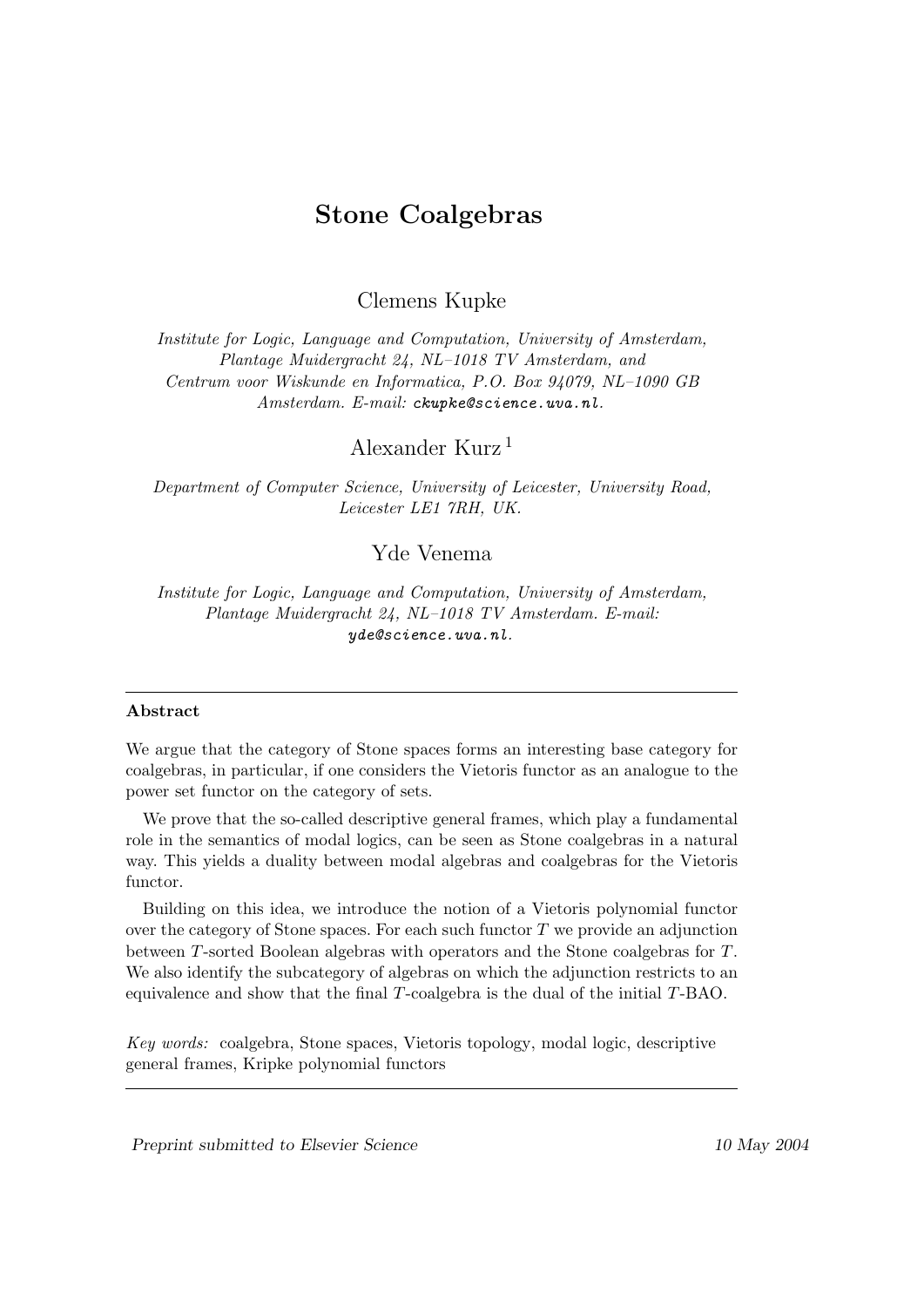### 1 Introduction

Every coalgebra is based on a carrier which is an object in the so-called base category. Most of the literature on coalgebras either focuses on Set as the base category, or takes a very general perspective, allowing arbitrary base categories (possibly restricted by some constraints). The aim of this paper is to argue that, besides Set, the category Stone of Stone spaces is an interesting base category. We have a number of reasons for believing that *Stone coalgebras*, that is, coalgebras based on **Stone**, are of relevance.

To start with, in Section 3 we discuss interesting examples of Stone coalgebras, namely the ones that are associated with the Vietoris functor  $V :$  Stone  $\rightarrow$  Stone, a topological analogue of the power set functor on Set. V is a functorial extension of a well-known topological construction which associates with a topology its Vietoris topology [12]. This construction preserves a number of nice topological properties; in particular, it turns Stone spaces into Stone spaces [18]. As we will see further on, the category  $Coalg(\mathbb{V})$  of coalgebras for the Vietoris functor is of interest because it is isomorphic to the category DGF of descriptive general frames. This category in its turn is dual to that of modal algebras, and hence, unlike Kripke frames, descriptive general frames form a mathematically adequate semantics for modal logics [8].

The connection with modal logic thus forms a second reason as to why Stone coalgebras are of interest. Since coalgebras can be seen as a very general model of state-based dynamics, and modal logic as a logic for dynamic systems, the relation between modal logic and coalgebras is rather tight. Starting with the work of Moss [25], this has been an active research area [28,17,6,27,15,9]. The relation between modal logic and coalgebras can be seen to dualise that between equational logic and algebra [20,19], an important difference being that the relation with Set-based coalgebras works smoothly only for modal languages that allow infinitary formulas. In the case of the Vietoris functor however, it follows from the duality between  $Coalg(V)$  and the category MA of modal algebras, that  $Coalg(\mathbb{V})$  provides an adequate semantics for *finitary* modal logics. Although probably not widely known, this insight is in fact due to Abramsky [1].

In Sections 4 and 5 we further substantiate our case for Stone spaces as a coalgebraic base category by considering so-called Vietoris polynomial functors as the Stone-based analogues of Kripke polynomial functors over Set [28]. Transferring the work of Jacobs [17] from the setting of Set-coalgebras to Stone-coalgebras, we establish, for each such functor T, a link between the category  $\mathsf{BAO}_T$  of T-sorted Boolean algebras with operators and the category  $Coalg(T)$  of Stone coalgebras for T. In Section 4 we lay the foundations of this work, introducing the notions of a Vietoris polynomial functor

 $\frac{1}{1}$  Partially supported by NWO/British Council.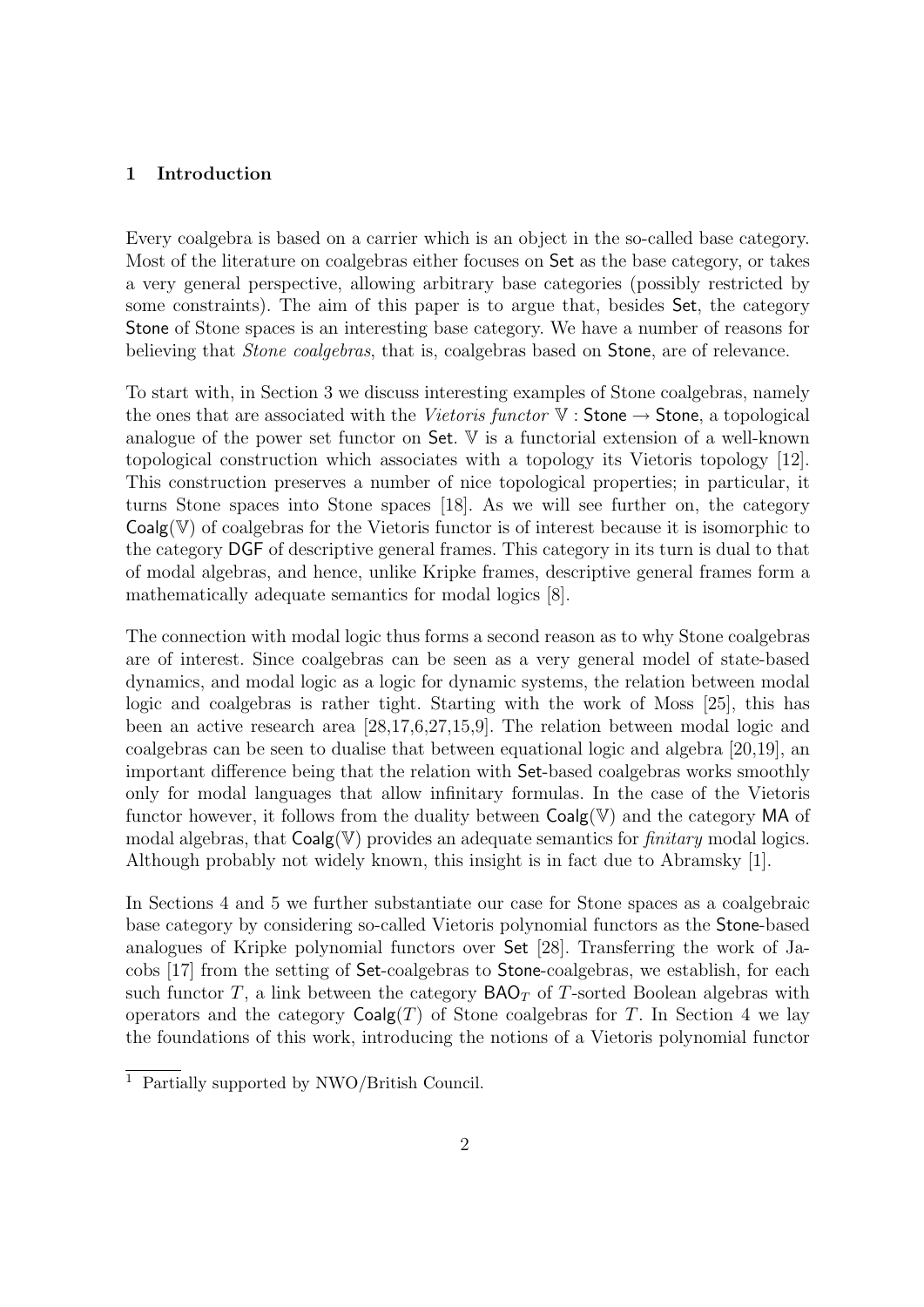(VPF), the algebraic and coalgebraic categories, and functors between these categories. Section 5 shows that these functors form an adjunction between the categories  $BAO<sub>T</sub>$ and  $Coalg(T)$ , for any VPF T. Although this adjunction is not a dual equivalence in general, we will see that each coalgebra can be represented by an algebra, more precisely,  $\mathsf{Coalg}(T)^\text{op}$  is (isomorphic to) a full coreflective subcategory of  $\mathsf{BAO}_T$ . We identify the full subcategory of  $BAO<sub>T</sub>$  on which the adjunction restricts to an equivalence and show that the initial T-BAO is dual to the final T-coalgebra.

Let us add two more observations on Stone-coalgebras. First, the duality of descriptive general frames and modal algebras shows that the (trivial) duality between the categories  $\mathsf{Coalg}(T)$  and  $\mathsf{Alg}(T^{\mathrm{op}})$  has non-trivial instances. Second, it might be interesting to note that Stone provides a meaningful example of a base category for coalgebras which is not locally finitely presentable.

Related Work The study of coalgebras over topological spaces is closely related to existing work in denotational semantics. One of the main concerns of denotational semantics is to find, for a given type constructor  $T : \mathcal{X} \to \mathcal{X}$ , solutions to the equation  $X \cong TX$ . The typical situation is the following. X is a category of topological spaces as, for example, domains (see e.g. [4]) or (ultra)metric spaces (see e.g. [11,32]), T is a functor, and the favoured solution of  $X \cong TX$  is the final T-coalgebra  $X \to TX$ . The Vietoris functor is known in domain theory as the Plotkin powerdomain and its version on Stone has been considered in Abramsky [1]. The category of Stone spaces with a countable base and their connection to SFP-domains have been investigated by Alessi, Baldan, and Honsell [5]. Compared to Abramsky [2], our work might be seen as a variation based on the use of Stone spaces instead of SFP-domains. Motivated by a different perspective, coalgebras over Stone spaces have been considered recently also by Davey and Galati [10].

Acknowledgements We would like to thank the participants of the ACG-meetings at the Amsterdam Centrum voor Wiskunde en Informatica (CWI); we benefited in particular from discussions with Marcello Bonsangue, Alessandra Palmigiano, and Jan Rutten. We also greatly appreciated the comments by Samson Abramsky. Special thanks are due to one of the anonymous referees who provided us with very interesting comments, some of which have been incorporated in the Remarks 4.5, 4.15 and 5.9.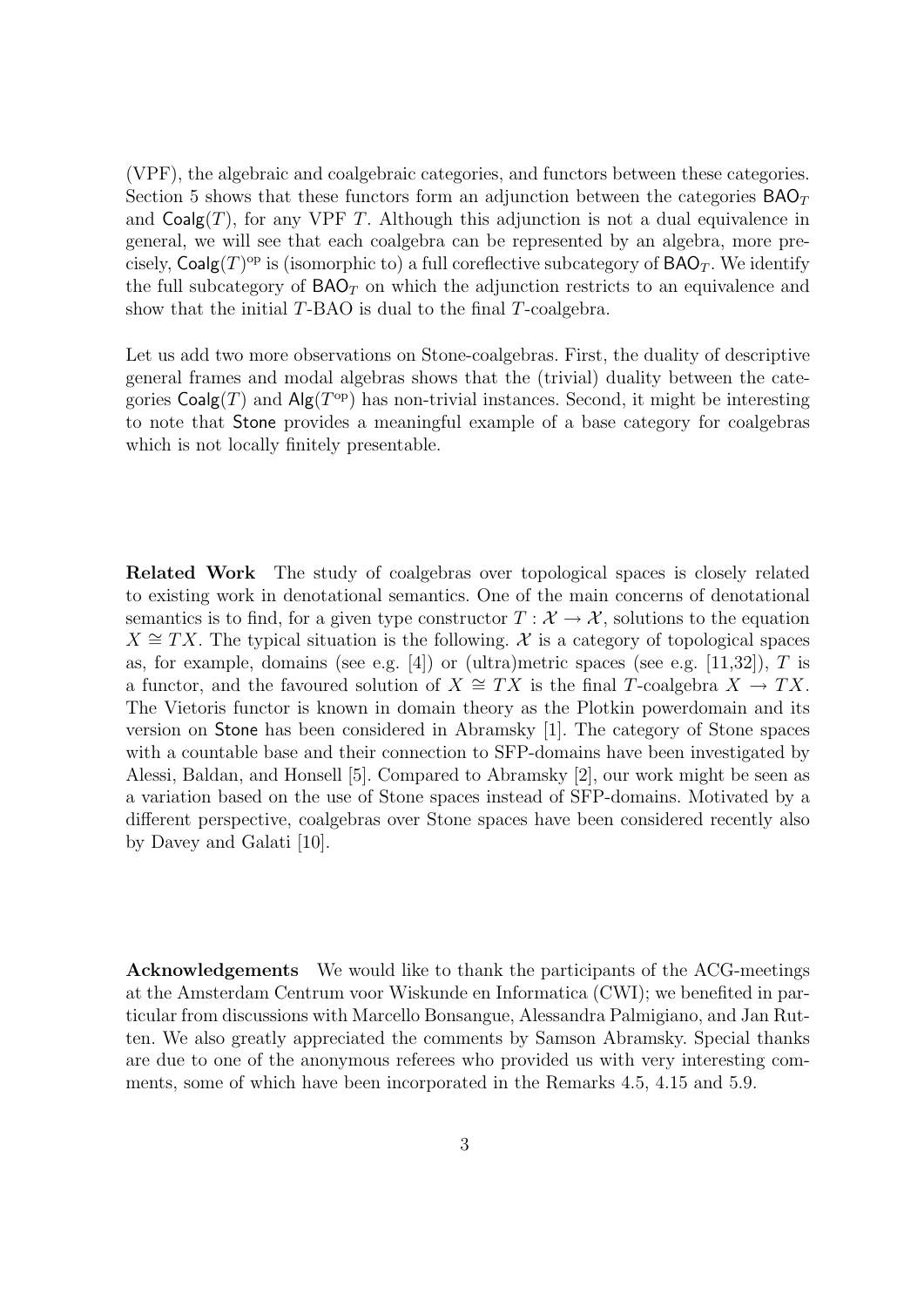#### 2 Preliminaries

We presuppose some familiarity with category theory, general topology, the (duality) theory of Boolean algebras, and universal coalgebra. The main purpose of this section is to fix our notation and terminology.

**Definition 2.1** Let C be a category and  $T : C \rightarrow C$  an endofunctor. Then a Tcoalgebra is a pair  $(X, \xi : X \to TX)$  where X denotes an object of C and  $\xi$  a morphism of C. A T-coalgebra morphism  $h : (X_1, \xi_1) \to (X_2, \xi_2)$  is a C-morphism  $h : X_1 \to X_2$ satisfying  $\xi_2 \circ h = Th \circ \xi_1$ . The category Coalg(T) has T-coalgebras as its objects and T-coalgebra morphisms as arrows. Dually, we define a  $T$ -algebra to be a  $T<sup>op</sup>$ -coalgebra and  $\mathsf{Alg}(T) = (\mathsf{Coalg}(T^{\mathrm{op}}))^{\mathrm{op}}$ .  $\triangle$ 

**Example 2.2** A Kripke frame is a structure  $\mathbb{F} = (X, R)$  such that R is a binary relation on X. Kripke frames can be seen as coalgebras for the power set functor  $P$  over Set: replace the binary relation R of a frame  $\mathbb{F} = (X, R)$  with the map  $R[\ ] : X \to \mathcal{P}(X)$ given by  $R[s] := \{t \in X \mid Rst\}$ . In fact, Kripke frames (and models) form some of the prime examples of coalgebras; in particular, bounded morphisms between Kripke frames coincide with P-coalgebra morphisms.

**Definition 2.3** A topological space  $X = (X, \tau)$  is a *Stone space* if it is compact Hausdorff and has a basis of clopen sets.  $\mathsf{Cip}_X$  will denote the set of clopen subsets of X. The category Stone has Stone spaces as objects and continuous functions as morphisms.  $\triangleleft$ 

We now turn to Stone duality.

Definition 2.4 The category of Boolean algebras and homomorphisms between them is denoted as **BA**. The Stone space  $(\text{Sp}\,\mathbb{B},\tau_{\mathbb{B}})$  corresponding to a Boolean algebra  $\mathbb{B}$  is given by the collection  $\mathsf{Sp}\,\mathbb{B}$  of ultrafilters of  $\mathbb B$  and the topology  $\tau_{\mathbb{B}}$  generated by basic opens of the form  $\{u \in \mathsf{Sp}\,\mathbb{B} \mid b \in u\}$  for any b in  $\mathbb{B}$ . We let  $\mathbb{S}p$  denote the functor that associates with a Boolean algebra its corresponding Stone space, and with a Boolean homomorphism  $h : \mathbb{B}_1 \to \mathbb{B}_2$  the restriction of the inverse image function  $h^{-1}$  to  $\mathsf{Sp} \, \mathbb{B}_2$ . That is,  $\mathbb{S}_{p}(h): u \mapsto \{b \in \mathbb{B}_{1} \mid h(b) \in u\}.$ 

Conversely, the functor mapping a Stone space  $X$  to the Boolean algebra  $C1p_X$  of its clopens, and a continuous morphism to its inverse image function, is denoted as Clp.

Furthermore, for any Boolean algebra  $\mathbb B$  we define a map  $i_{\mathbb B}: \mathbb B \to \mathbb C$ lp  $\mathbb S$ p  $\mathbb B$  given by  $i_{\mathbb{B}}(b) = \hat{b} := \{u \in \mathsf{Sp}\,\mathbb{B} \mid b \in u\}$ , and for any Stone space X we define a map  $\epsilon_{\mathbb{X}} : \mathbb{X} \to \mathbb{S}$ p Clp $\mathbb{X}$  fixed by  $\epsilon_{\mathbb{X}}(x) := \{U \in \mathsf{Clp}_{\mathbb{X}} \mid x \in U\}.$ 

Theorem 2.5 The families of morphisms  $(i_{\mathbb{B}})_{\mathbb{B}\in\mathsf{BA}}$  and  $(\epsilon_{\mathbb{X}})_{\mathbb{X}\in\mathsf{Stone}}$  are natural isomorphisms. Hence, the functors  $\mathbb{S}_p : BA \to Stone^{op}$  and  $\mathbb{C}|p : Stone^{op} \to BA$  induce a dual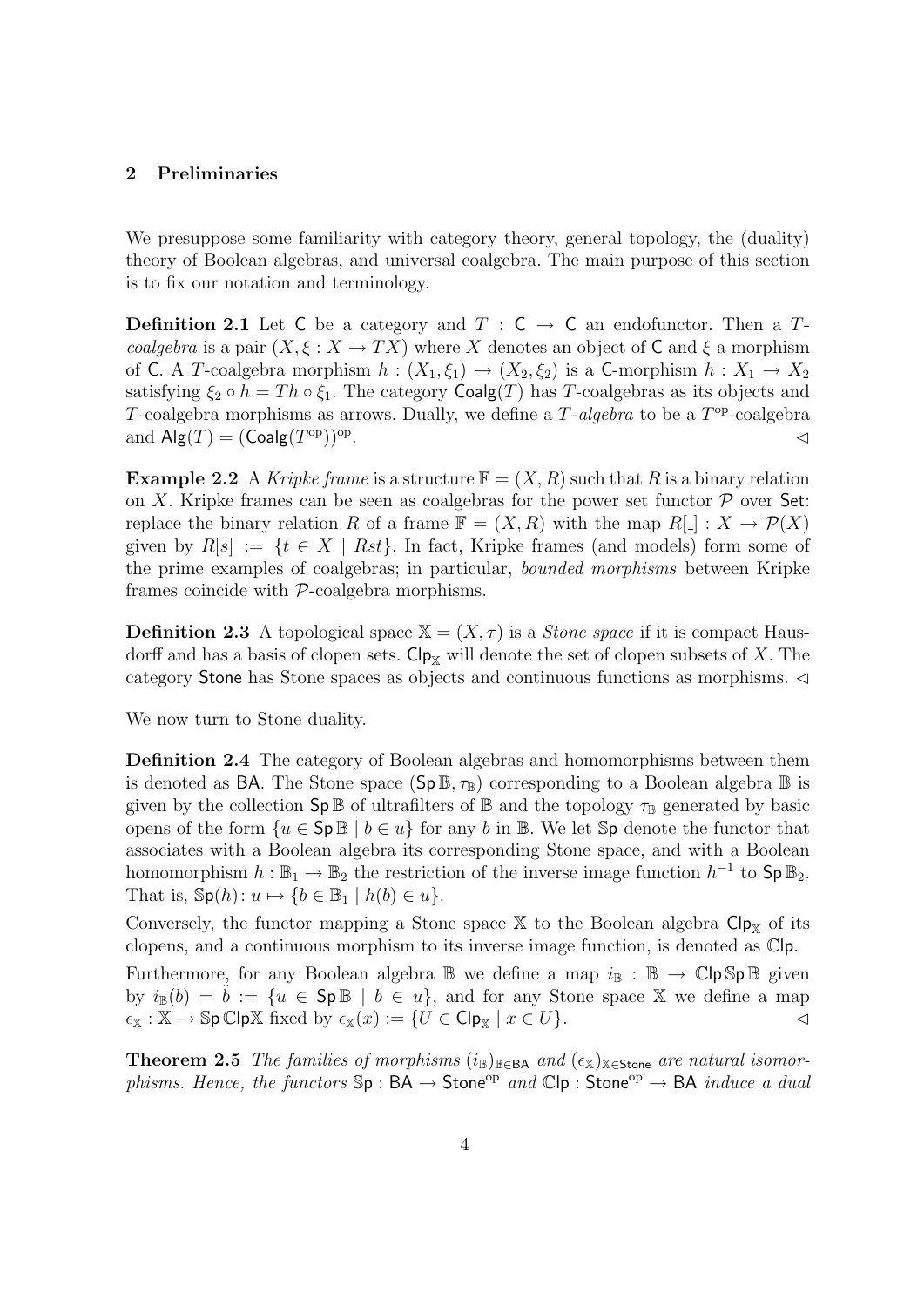equivalence

$$
\mathsf{BA} \simeq \mathsf{Stone}^\mathrm{op}.
$$

**Definition 2.6** Let  $\mathbb{X} = (X, \tau)$  be a topological space. We let  $K(\mathbb{X})$  denote the collection of all closed subsets of X. Define the operations  $[\exists], \langle \exists \rangle : \mathcal{P}(X) \to \mathcal{P}(K(\mathbb{X}))$ by

$$
[\ni]U := \{ F \in K(\mathbb{X}) \mid F \subseteq U \},\
$$

$$
\langle \ni \rangle U := \{ F \in K(\mathbb{X}) \mid F \cap U \neq \varnothing \}.
$$

Given a subset  $Q \subseteq \mathcal{P}(X)$ , define

$$
V_Q := \{ [\ni] U \mid U \in Q \} \cup \{ \langle \ni \rangle U \mid U \in Q \}.
$$

The Vietoris space  $V(X)$  associated with X is given by the topology  $v_X$  on  $K(X)$  which is generated by  $V_{\tau}$  as subbasis.

In case the original topology is compact, then we might as well have generated the Vietoris topology in other ways. This has nice consequences for the case that the original topology is a Stone space.

**Lemma 2.7** Let  $X = (X, \tau)$  be a compact topological space and let B be a basis of  $\tau$ that is closed under finite unions. Then the set  $V_B$  forms a subbasis for  $v_X$ . In particular, if X is a Stone space, then the set  $V_{\text{Clp}_{\mathbb{X}}}$  forms a subbasis for  $v_{\mathbb{X}}$ .

The Vietoris construction preserves various nice topological properties; proofs of this can be found in for instance [24].

**Lemma 2.8** Let  $X = (X, \tau)$  be a topological space.

(1) If X is compact then  $(K(X), v_X)$  is compact.

(2) If X is compact and Hausdorff, then  $(K(X), v_X)$  is compact and Hausdorff.

(3) If X is a Stone space, then so is  $(K(\mathbb{X}), v_{\mathbb{X}})$ .

#### 3 General frames as coalgebras

In this section we discuss what are probably the prime examples of Stone coalgebras, namely those for the Vietoris functor V. As we will see, the importance of these structures lies in the fact that the category  $Coalg(V)$  is isomorphic to the category of so-called descriptive general frames, and hence, dual to the category of modal algebras (all these notions will be defined below). We hasten to remark that when it comes down to the technicalities, this section contains little news; most of the results in this section can be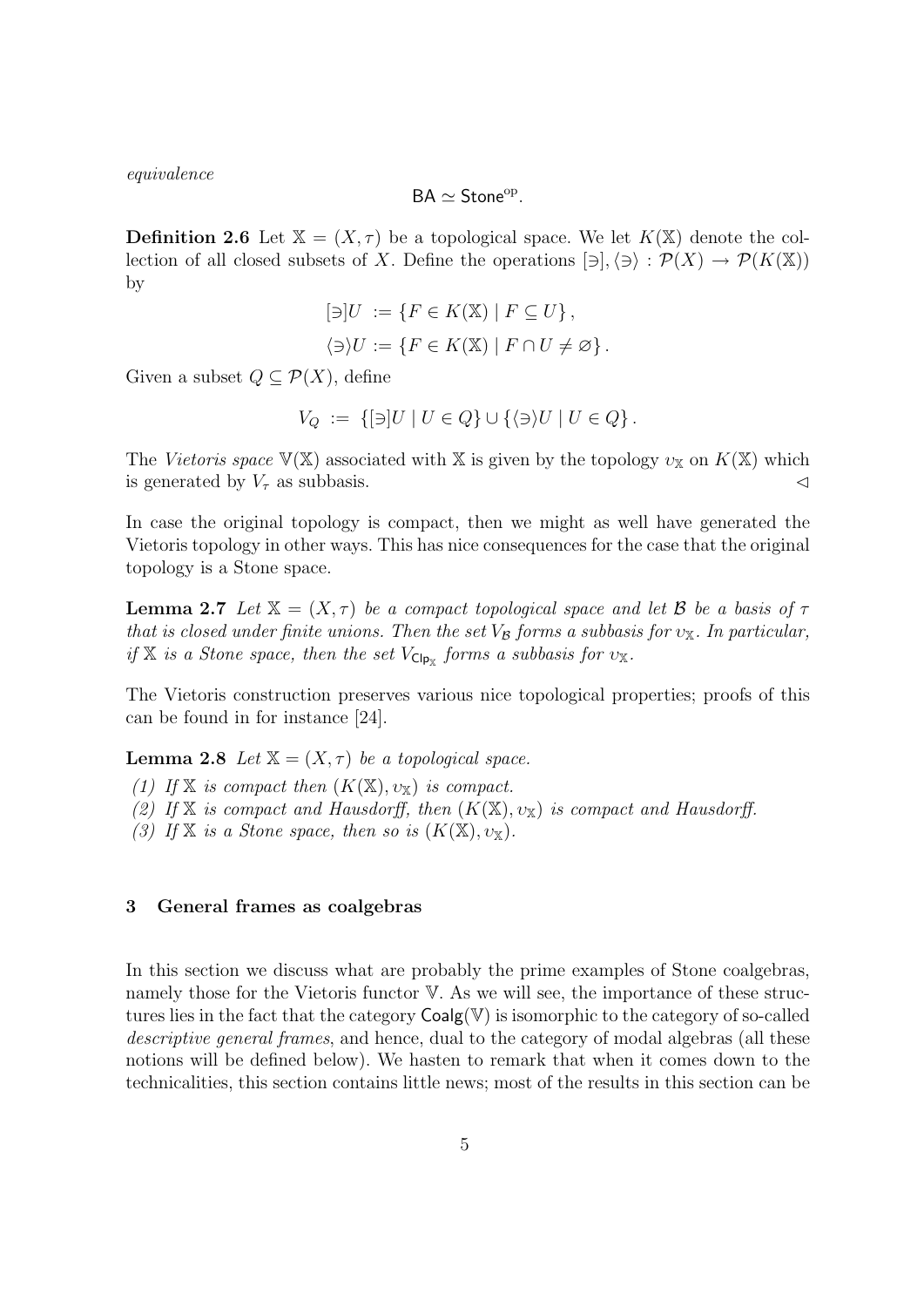obtained by exposing existing material from Esakia [13], Goldblatt [16], Johnstone [18], and Sambin and Vaccaro [31] in a new coalgebraic light. Moreover, it will turn out that the duality of descriptive general frames and modal algebras is an instance of the general relationship between syntax and semantics as laid out by Abramsky in his domain theory in logical form [3]. He was also the first to observe the duality of  $Coalg(V)$  and modal algebras in [1].

Modal algebras and (descriptive) general frames play a crucial role in the theory of modal logic, providing an important class of structures interpreting modal languages. From a mathematical perspective they display much better behaviour than Kripke frames, since the latter provide too poor a tool to make the required distinctions between modal logics (in the technical sense, see for instance [8], Chapter 4). The algebraic semantics for modal logic does not suffer from this fundamental incompleteness result: every modal logic is determined by the class of modal algebras on which it is valid.

**Definition 3.1** Let  $\mathbb{B}$  and  $\mathbb{B}'$  be Boolean algebras; an operation  $g : B \to B'$  on their carriers is said to preserve finite meets if  $g(\top) = \top'$  and  $g(b_1 \wedge b_2) = g(b_1) \wedge' g(b_2)$ . modal algebra is a structure  $\mathbb{A} = (A, \wedge, -, \bot, \top, q)$  such that the reduct  $(A, \wedge, -, \bot, \top)$ of A is a Boolean algebra, and  $g : A \to A$  preserves finite meets. The category of modal algebras (with homomorphisms) is denoted by  $MA$ .

The intended meaning of q is to provide an interpretation of the modal operator  $\Box$ . Thinking of  $a \in A$  as the interpretation of a modal formula  $\varphi, g(a)$  provides the interpretation of  $\Box \varphi$ .

**Example 3.2** (1) If  $(X, R)$  is a Kripke frame then  $(\mathcal{P}X, \cap, -, \emptyset, X, [R])$  is a modal algebra where  $[R](a) = \{x \in X \mid \forall y. Rxy \implies y \in a\},\$ 

(2) Let Prop be a set of propositional variables and  $\mathcal{L}(\mathsf{Prop})$  be the set of modal formulas over Prop quotiented by  $\varphi \equiv \psi \Leftrightarrow \vdash_{\mathbf{K}} \varphi \leftrightarrow \psi$  where  $\vdash_{\mathbf{K}}$  denotes derivability in the basic modal logic **K** (see eg [8]). Then  $\mathcal{L}(\mathsf{Prop})$ —equipped with the obvious operations—is a modal algebra. In fact,  $\mathcal{L}(\mathsf{Prop})$  is the free modal algebra over Prop and is called the Lindenbaum-Tarski algebra (over Prop).

Remark 3.3 Although not needed in the following, we indicate how modal formulas are evaluated in modal algebras. Let  $\varphi$  be a modal formula taking propositional variables from Prop and let  $A = (A, \wedge, -, \bot, \top, g)$  be a modal algebra. Employing the freeness of the modal algebra  $\mathcal{L}(\mathsf{Prop})$  we can identify valuations of variables  $v : \mathsf{Prop} \to A$  with algebra morphisms  $\mathcal{L}(\mathsf{Prop}) \to \mathbb{A}$  and define  $\mathbb{A} \models \varphi$  if  $v([\varphi]_{\equiv}) = \top$  for all morphisms  $v : \mathcal{L}(\mathsf{Prop}) \to \mathbb{A}.$ 

Modal algebras are fairly abstract in nature and many modal logicians prefer the intuitive, geometric appeal of Kripke frames. General frames, unifying the algebraic and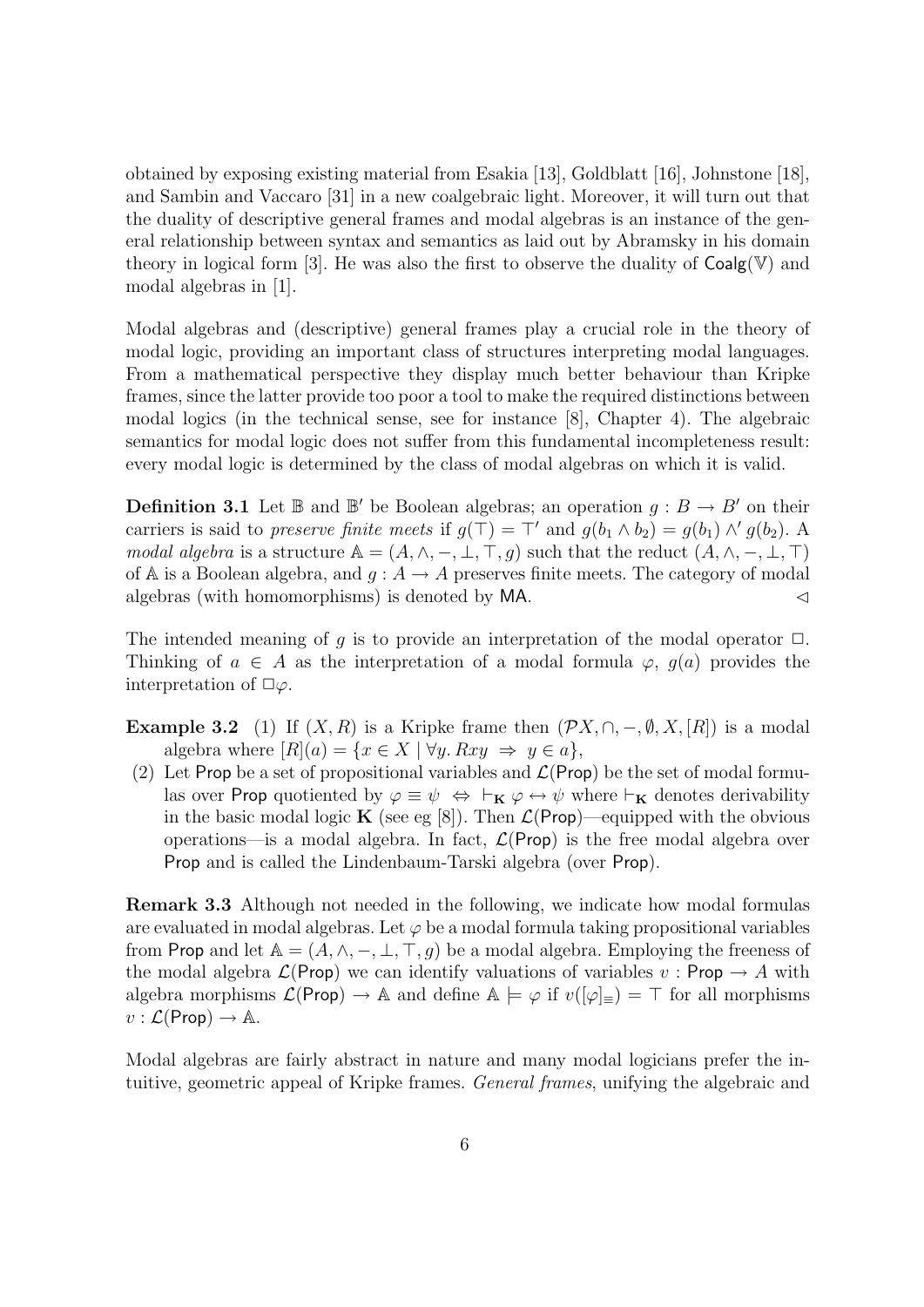the Kripke semantics in one structure, provide a nice compromise.

**Definition 3.4** A general frame is a structure  $\mathbb{G} = (G, R, A)$  such that  $(G, R)$  is a Kripke frame and  $\tilde{A}$  is a collection of so-called *admissible* subsets of  $G$  that is closed under the Boolean operations and under the operation  $\langle R \rangle : \mathcal{P}(G) \to \mathcal{P}(G)$  given by:  $\langle R \rangle X := \{ y \in G \mid Ryx \text{ for some } x \in X \}.$ 

A general frame  $\mathbb{G} = (G, R, A)$  is called *differentiated* if for all distinct  $s_1, s_2 \in G$ there is a 'witness'  $a \in A$  such that  $s_1 \in a$  while  $s_2 \notin a$ ; tight if whenever t is not an R-successor of s, then there is a 'witness'  $a \in A$  such that  $t \in a$  while  $s \notin \langle R \rangle a$ ; and compact if  $\bigcap A_0 \neq \emptyset$  for every subset  $A_0$  of A which has the finite intersection property. A general frame is *descriptive* if it is differentiated, tight and compact.  $\triangleleft$ 

The term 'admissible' subset is explained by the semantic restriction that allows only those Kripke models on a general frame for which the extensions of the atomic formulae are admissible sets.

- **Example 3.5** (1) Any Kripke frame  $(X, R)$  can be considered as a general frame  $(X, R, \mathcal{P}X).$
- (2) If  $\mathbb{A} = (A, \wedge, -, \bot, \top, g)$  is a modal algebra then  $(\mathsf{Sp}\,\mathbb{A}, R, \hat{A})$  where  $R = \{(u, v) \mid$  $a \in u \Rightarrow g(a) \in v$  and  $\hat{A} = \{ \{u \in \mathsf{Sp} \land \mid a \in u \} \mid a \in A \}$  is a descriptive general frame, where the admissible sets are the clopen basis of Sp A.
- (3) If  $\mathbb{G} = (G, R, A)$  is a general frame then  $(A, \cap, -, \emptyset, G, [R])$  is a modal algebra (where  $[R]X = \{y \in G \mid Ryx \Rightarrow x \in X\}$ ).

The last two examples form the basis of the dual equivalence

$$
\mathsf{MA} \simeq \mathsf{DGF}^\mathrm{op}
$$

between the categories of modal algebras and descriptive general frames where the latter category is defined as follows.

**Definition 3.6 (GF, DGF)** A morphism  $\theta$  :  $(G, R, A) \rightarrow (G', R', A')$  is a function from G to G' such that (i)  $\theta$ :  $(G, R) \rightarrow (G', R')$  is a bounded morphism (see Example 2.2) and (ii)  $\theta^{-1}(a') \in A$  for all  $a' \in A'$ . We let GF (DGF) denote the category with general frames (descriptive general frames, respectively) as its objects, and the general frame morphisms as the arrows.  $\triangleleft$ 

Since Kripke frames (and models) form prime examples of coalgebras, the question naturally arises whether (descriptive) general frames can be seen as coalgebras as well. Our positive answer to this question is based on two crucial observations. First, the admissible sets of a descriptive frame form a basis for a Stone topology because descriptive general frames are compact, differentiated and the admissible sets are closed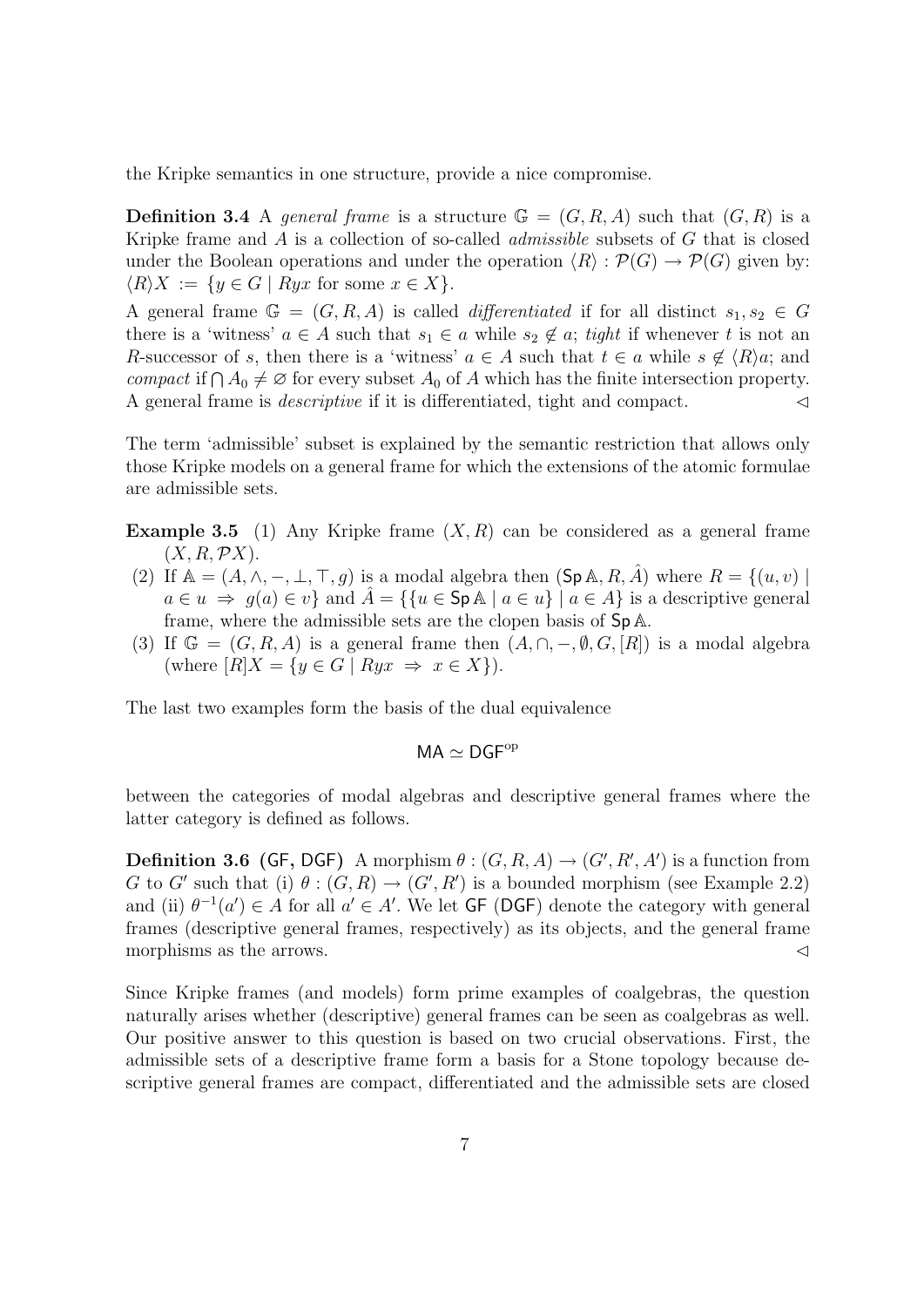under Boolean operations. Second, the tightness condition of descriptive general frames can be reformulated as the requirement that the relation is point-closed; that is, the successor set of any point is closed in the Stone topology. This suggests that if we are looking for a coalgebraic counterpart of a descriptive general frame  $\mathbb{G} = (G, R, A)$ , it should be of the form  $R[\cdot] : (G, \tau) \to (K(G), \tau)$  where  $K(G)$  is the collection of closed sets in the Stone topology  $\tau$  on G and  $\tau$ ? is some suitable topology on  $K(G)$ , which turns  $K(G)$  again into a Stone space. A good candidate is the Vietoris topology: it is based on the closed sets of  $\tau$  and it yields a Stone space if we started from one. Moreover, as we will see, choosing the Vietoris topology for  $\tau$ ?, continuity of the map  $R[\_]$  corresponds to the admissible sets being closed under  $\langle R \rangle$ .

We will prove that the category of descriptive general frames and the category  $\text{Coalg}(\mathbb{V})$ of coalgebras for the Vietoris functor are in fact isomorphic. We first note that [12, Theorem 3.1.8 whenever  $f : \mathbb{X} \to \mathbb{X}'$  is a continuous map between compact Hausdorff spaces, then the image map  $f[\ ]$  sends closed sets to closed sets. This motivates defining  $\mathbb{V}(f): K(\mathbb{X}) \to K(\mathbb{X}')$  by

$$
\mathbb{V}(f)(F) := f[F] (= \{ f(x) \mid x \in F \}). \tag{1}
$$

Definition 3.7 The *Vietoris functor* on the category of Stone spaces is given on objects as in Definition 2.6 and on morphisms as in  $(1)$ .

We now turn to the isomorphism between the categories DGF and  $Coalg(\mathbb{V})$ . It is straightforward to verify that the following definition is correct, that is, it indeed defines two functors.

**Definition 3.8** We define the functor  $\mathbb{C} : DGF \to Coalg(\mathbb{V})$  via

$$
(G, R, A) \mapsto (G, \sigma_A) \xrightarrow{R[\cdot]} \mathbb{V}(G, \sigma_A)
$$

Here  $\sigma_A$  denotes the Stone topology generated by taking A as a basis. Conversely, there is a functor  $\mathbb{D}$  : Coalg(V)  $\rightarrow$  DGF given by

$$
(\mathbb{X},\gamma) \quad \mapsto \quad (X,R_\gamma,\mathsf{Clp}_{\mathbb{X}})
$$

where  $R_{\gamma}$  is defined by  $R_{\gamma}s_1s_2$  iff  $s_2 \in \gamma(s_1)$ . On morphisms both functors act as the identity with respect to the underlying  $Set$ -functions.

**Theorem 3.9** The functors  $\mathbb C$  and  $\mathbb D$  form an isomorphism between the categories DGF and  $Coalg(\mathbb{V})$ .

**Proof.** The theorem can be easily proven by just spelling out the definitions. QED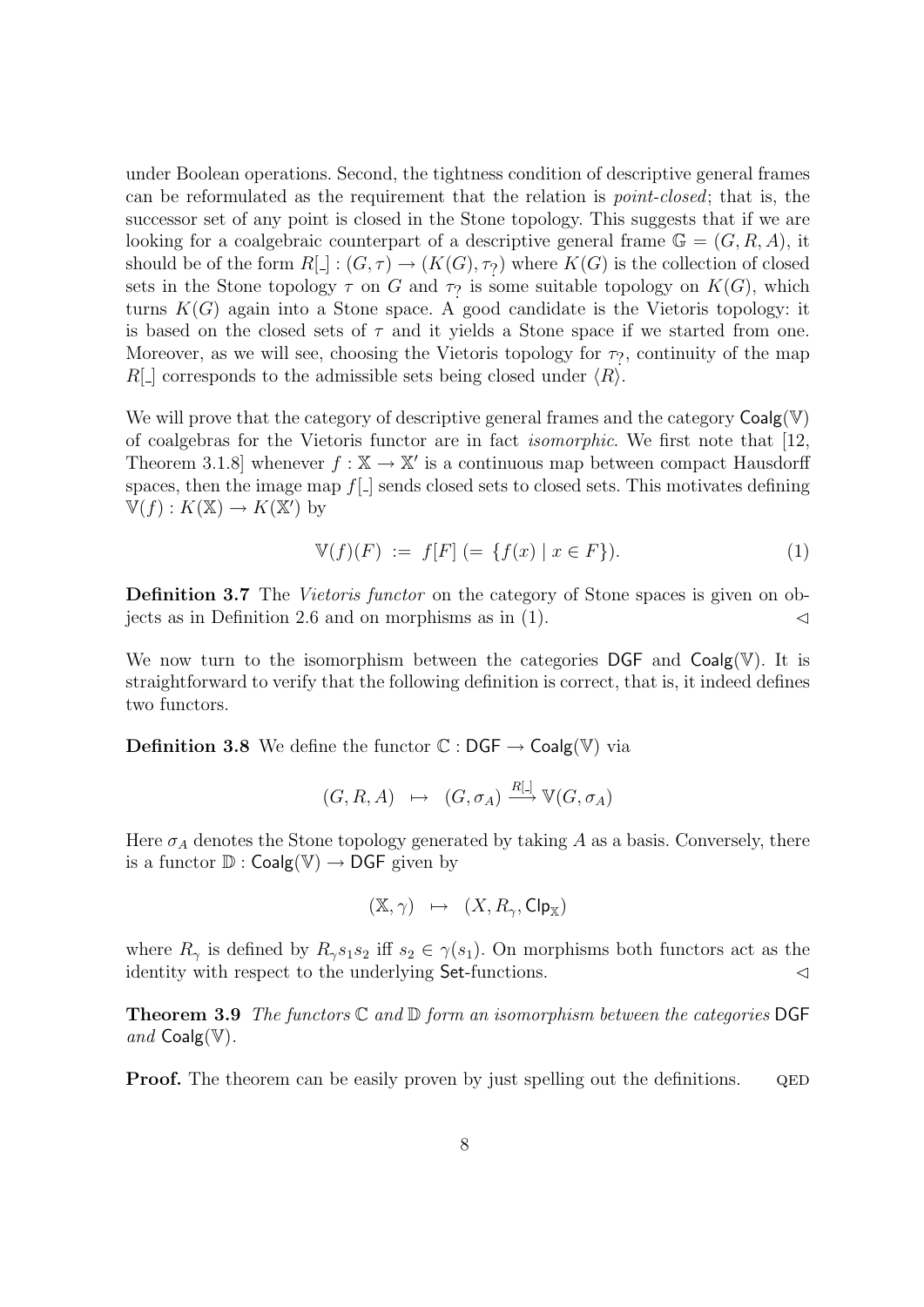**Remark 3.10 (Propositional Variables)** For a set-coalgebra  $(X, \xi)$ , a valuation of propositional variables  $p \in \mathsf{Prop}$  is a function  $X \to \prod_{\mathsf{Prop}} 2$  where 2 is the twoelement set of truth-values. For a Stone-coalgebra  $(\mathbb{X}, \xi)$ , a valuation is a continuous map  $v : \mathbb{X} \to \prod_{\text{Prop}} 2$  where 2 is taken with the discrete topology. The continuity of  $v$  is equivalent to the statement that the propositional variables take their values in admissible sets. Indeed, writing  $\pi_p : \prod_{\text{Prop}} 2 \to 2$  ( $p \in \text{Prop}$ ) for the projections, continuity of v is equivalent to  $v^{-1}(\pi_p^{-1}(\{1\}))$  clopen for all  $p \in \text{Prop.}$  Observing that  $v^{-1}(\pi_p^{-1}(\{1\})) = \{x \in X \mid v(x)_p = 1\}$  is the extension of p, the claim now follows from the fact that the clopens coincide with the admissible sets.

Let us note two corollaries of Theorem 3.9. Using  $MA \simeq DGF^{op}$  and  $(Coalg(\mathbb{V}))^{op}$  =  $\mathsf{Alg}(\mathbb{V}^{\mathrm{op}})$ , it follows that  $\mathsf{MA} \simeq \mathsf{Alg}(\mathbb{V}^{\mathrm{op}})$ . With Stone<sup>op</sup>  $\simeq$  BA we obtain the following.

**Corollary 3.11** There is a functor  $H : BA \rightarrow BA$  such that the category of modal algebras MA is equivalent to the category  $\mathsf{Alg}(H)$  of algebras for the functor H.

**Proof.** Using  $\mathbb{C}[\mathsf{p} : \mathsf{Stone} \to \mathsf{BA} \text{ and } \mathsf{Sp} : \mathsf{BA} \to \mathsf{Stone}, \text{ we let } H = \mathbb{C}[\mathsf{pVSp}. \text{ The } \mathsf{pVSp} \to \mathsf{B}$ claim now follows from the observation that  $\mathsf{Alg}(H)$  is dual to  $\mathsf{Coalg}(\mathbb{V})$ : An algebra  $HA \stackrel{\alpha}{\longrightarrow} A$  corresponds to the coalgebra  $\mathbb{S}p A \stackrel{\overline{\mathbb{S}p\alpha}}{\longrightarrow} \mathbb{S}p HA \cong V\mathbb{S}pA$  and a coalgebra  $X \xrightarrow{\xi} \mathbb{V} \mathbb{X}$  corresponds to the algebra  $H\mathbb{C} \mathsf{lp} \mathbb{X} \cong \mathbb{C} \mathsf{lp} \mathbb{V} \mathbb{X} \xrightarrow{\mathbb{C} \mathsf{lp} \xi} \mathbb{C} \mathsf{lp} \mathbb{X}$ .

An explicit description of  $H$  not involving the Vietoris functor is given by the following proposition.

**Proposition 3.12** Let H :  $BA \rightarrow BA$  be the functor that assigns to a Boolean algebra the free Boolean algebra over its underlying meet-semilattice. Then  $\mathsf{Alg}(H)$  is isomorphic to the category of modal algebras MA.

Proof. We use the well-known fact that MA is isomorphic to the category MPF which is defined as follows. An object of MPF is an endofunction  $A \stackrel{m}{\rightarrow} A$  on a Boolean algebra A that preserves finite meets (i.e. binary meets and the top-element). A morphism  $f: (A \stackrel{m}{\to} A) \longrightarrow (A' \stackrel{m'}{\to} A')$  is a Boolean algebra morphism  $f: A \to A'$  such that  $m' \circ f = f \circ m$ . We also write  $BA_\wedge$  for the category with Boolean algebras as objects and finite meet preserving functions as morphisms.

To prove that  $\mathsf{Alg}(H)$  and MPF are isomorphic categories, we first show that  $\mathsf{BA}(HA, A)$  $\cong$  BA<sub>∧</sub>(A, A), or slightly more general and precise, BA(HA, B)  $\cong$  BA<sub>∧</sub>(IA, IB) where I : BA  $\hookrightarrow$  BA<sub>^</sub>. (Here we denote, for a category C and objects A, B in C, the set of morphisms between A and B by  $C(A, B)$ .) Indeed, consider the forgetful functors  $U : BA \to SL$ ,  $V : BA \to SL$  to the category SL of meet-semilattices with top element, and the left adjoint F of U. Using our assumption  $H = FU$ , we calculate  $BA(HA, B) =$  $BA(FUA, B) \cong SL(UA, UB) \cong SL(VIA, VIB) \cong BA_{\wedge}(IA, IB)$ . The isomorphisms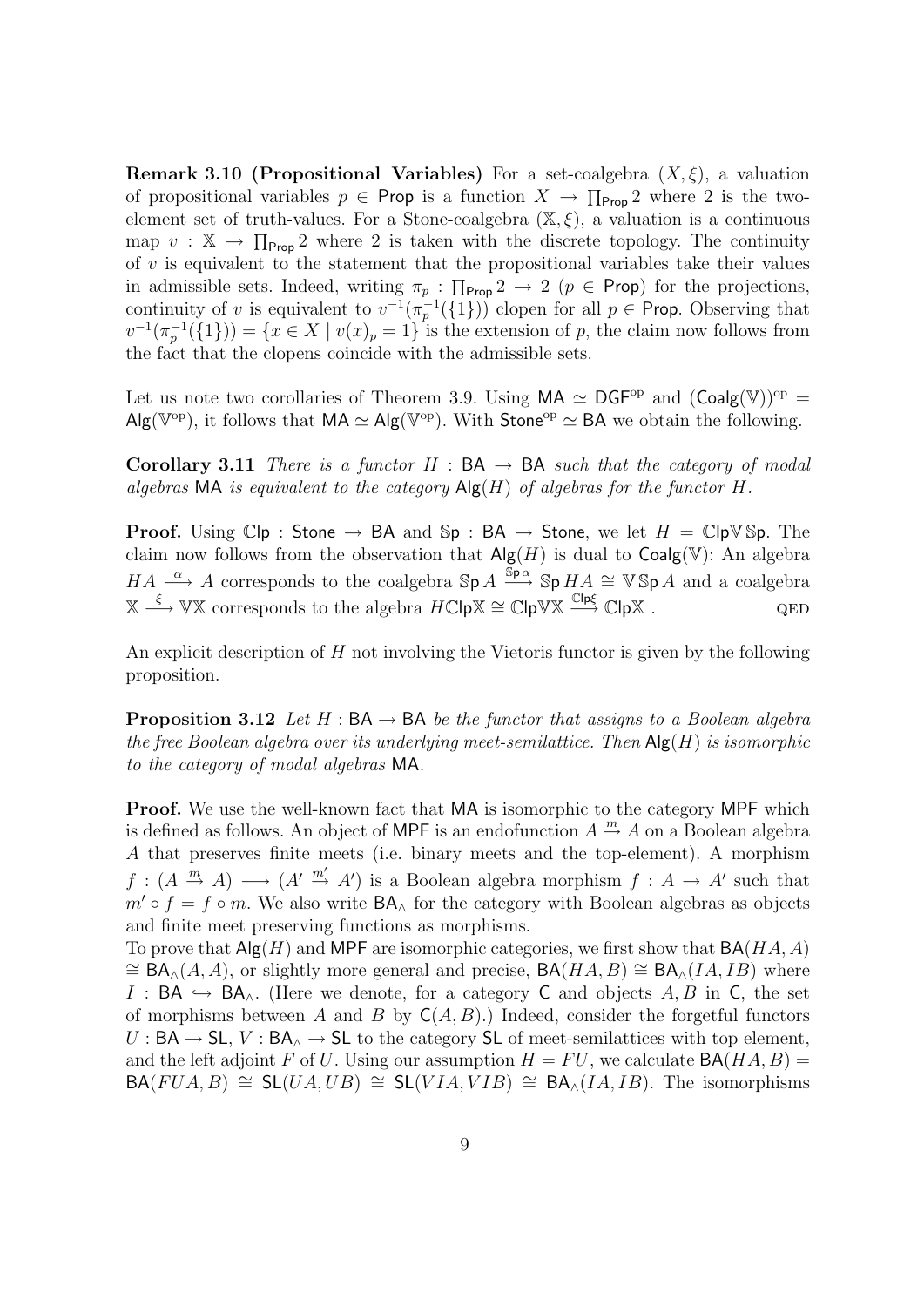$\varphi_A : BA(HA, A) \to BA_{\wedge}(A, A), A \in BA$ , give us an isomorphism  $\varphi$  between the objects of  $\mathsf{Alg}(H)$  and MPF. On morphisms, we define  $\varphi$  to be the identity. This is well-defined because the isomorphisms  $BA(HA, B) \cong BA_{\wedge}(IA, IB)$  are natural in A and B. QED

Remark 3.13 Detailing the construction of a free Boolean algebra over its underlying meet-semilattice, we see that, given a Boolean algebra  $\mathbb{A} = (A, \wedge, -, \bot, \top)$ , H $\mathbb{A}$  is the free Boolean algebra generated by  $\{\Box a \mid a \in A\}$  (the insertion of generators being  $\Box$ : A  $\rightarrow$  HA,  $a \mapsto \Box a$ ) and satisfying the equations  $\Box \top = \top$ ,  $\Box(a \wedge b) = \Box a \wedge \Box b$ . That is, the functor H describes how to obtain modal logic by adding an operator to Boolean logic. As observed above this functor is the Stone dual of the Vietoris functor. This observation was made earlier by Abramsky in [1] and is an instance of the general relationship between syntax and semantics as laid out in his domain theory in logical form [3].

As another corollary to the duality we obtain that  $Coalg(\mathbb{V})$  has cofree coalgebras.

Corollary 3.14 The forgetful functor  $Coalg(\mathbb{V}) \rightarrow$  Stone has a right adjoint.

**Proof.** Consider the forgetful functors  $R : MA \rightarrow BA$ ,  $U : MA \rightarrow Set$ ,  $V : BA \rightarrow Set$ . Since U and V are monadic, R has a left adjoint. Hence, by duality,  $\text{Coalg}(\mathbb{V}) \to \text{Stone}$ has a right adjoint. Que question of the contract of the contract of the question of  $QED$ 

Finally, let us see how arbitrary general general frames can be seen as coalgebras.

Remark 3.15 (General Frames as Coalgebras) Stone spaces provide a convenient framework to study descriptive general frames since the admissible sets can be recovered from the topology: each Stone space  $X = (X, \tau)$  has a *unique* basis that is closed under the Boolean operations. Making a generalisation to arbitrary general frames, we can still work in a coalgebraic framework, but we have to make two adjustments.

First, we work directly with admissible sets instead of with topologies: the category RBA (represented Boolean algebras) has objects  $(X, A)$  where X is a set and A a set of subsets of X closed under Boolean operations. It has morphisms  $f : (X, A) \to (Y, B)$ where f is a function  $X \to Y$  such that  $f^{-1}(b) \in A$  for all  $b \in B$ .

And second, in the absence of tightness, the relation of the general frame will no longer be point-closed. Hence, its coalgebraic version has the full power set as its codomain. For  $X = (X, A) \in \mathsf{RBA}$  let  $\mathbb{W}(\mathbb{X}) = (\mathcal{P}(X), v_{\mathbb{X}})$  where  $v_{\mathbb{X}}$  is the Boolean algebra generated by  $\{ \{ F \in \mathcal{P}X \mid F \cap a \neq \emptyset \} \mid a \in A \}.$  On morphisms let  $\mathbb{W}(f) = \mathcal{P}(f)$ . This clearly defines an endofunctor on the category RBA, and the induced category Coalg(W) is the coalgebraic version of general frames:

There is an isomorphism between 
$$
\mathsf{GF}
$$
 and  $\mathsf{Coalg}(\mathbb{W})$  (2)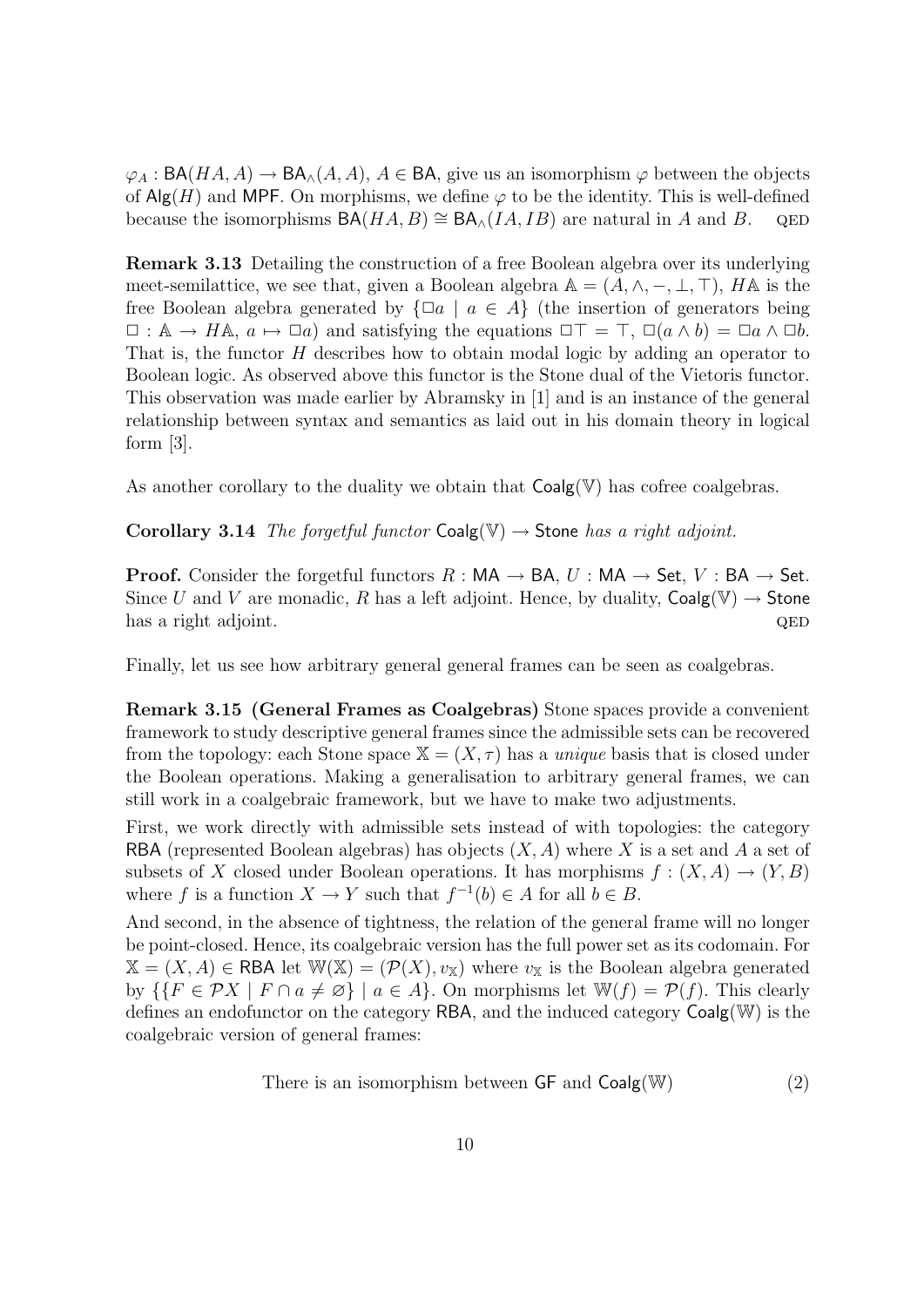The crucial observation in the proof of (2) is that, for  $X = (X, A) \in \text{RBA}$  and R a relation on X, we have that A is closed under  $\langle R \rangle$  iff  $R[$  :  $X \to \mathcal{P}X$  is a RBA-morphism  $\mathbb{X} \to \mathbb{W}(\mathbb{X})$ . This follows from the fact that  $\langle R \rangle a = (R[\_])^{-1}(\lbrace F \in \mathcal{P}X \mid F \cap a \neq \emptyset \rbrace)$ .

#### 4 Vietoris Polynomial Functors: from coalgebras to algebras and back

In this section we introduce the notion of a Vietoris polynomial functor (VPF) as a natural analogue for the category Stone of Stone spaces of the so-called Kripke polynomial functors [28,17] on Set. This section can be therefore seen as a first application of the observation that coalgebras over Stone can be used as semantics for (coalgebraic) modal logics. Much of the work in this section consists of transferring the work by Jacobs in [17] to the topological setting. After introducing the Vietoris polynomial functors, we define, for each VPF, the category  $\mathsf{BAO}_T$  of T-sorted Boolean algebras with operators and their morphisms. We then link the categories  $\mathsf{BAO}_T$  and  $\mathsf{Coalg}(T)$ by functors  $\mathcal{A} : \mathsf{Coalg}(T)^\mathrm{op} \to \mathsf{BAO}_T$  and  $\mathcal{C} : \mathsf{BAO}_T \to \mathsf{Coalg}(T)^\mathrm{op}.$ 

Definition 4.1 The collection of Vietoris polynomial functors, in brief: VPFs, over Stone is inductively defined as follows:

$$
T \ ::= \ \mathbb{I} \mid \mathbb{K} \mid T_1 + T_2 \mid T_1 \times T_2 \mid T^D \mid \mathbb{V}T.
$$

Here  $\mathbb I$  is the identity functor on the category **Stone**;  $\mathbb K$  denotes a finite Stone space (that is, the functor  $\mathbb K$  is a constant functor); '+' and ' $\times$ ' denote disjoint union and binary product, respectively; and, for an arbitrary set  $D$ ,  $T<sup>D</sup>$  denotes the functor sending a Stone space X to the D-fold product of  $T(\mathbb{X})$ .

Associated with this we inductively define the notion of a path:

$$
p ::= \langle \rangle | \pi_1 \cdot p | \pi_2 \cdot p | \kappa_1 \cdot p | \kappa_2 \cdot p | \text{ev}(d) \cdot p | \mathbb{V} \cdot p.
$$

By induction on the complexity of paths we now define when two VPFs  $T_1$  and  $T_2$  are related by a path p, notation:  $T_1 \stackrel{p}{\rightsquigarrow} T_2$ :

$$
T \overset{\langle}{\leadsto} T
$$
  
\n $T_1 \times T_2 \overset{\pi_i \cdot p}{\leadsto} T'$  if  $T_i \overset{p}{\leadsto} T'$   
\n $T_1 + T_2 \overset{\kappa_i \cdot p}{\leadsto} T'$  if  $T_i \overset{p}{\leadsto} T'$   
\n $T^D \overset{\text{ev}(d)}{\leadsto} T'$  if  $T \overset{p}{\leadsto} T'$  and  $d \in D$   
\n $\forall T \overset{\Psi \cdot p}{\leadsto} T'$  if  $T \overset{p}{\leadsto} T'$ .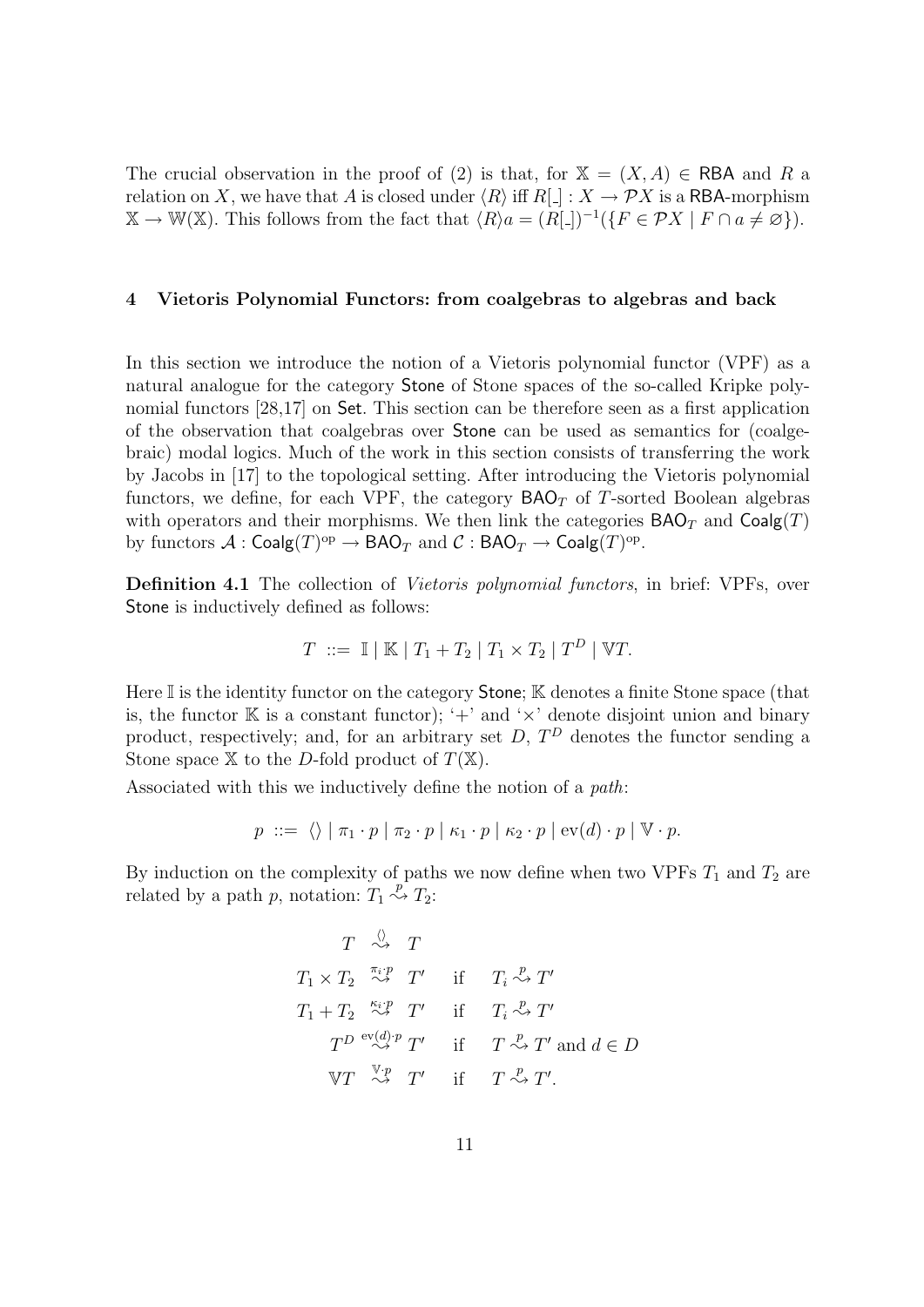Finally, for a VPF T we define the category  $\text{Ing}(T)$  of *ingredients* of T to be the category with the set Ing(T) :=  $\{S \mid \exists p.T \stackrel{p}{\leadsto} S\} \cup \{\mathbb{I}\}\$ as the set of objects and the paths as morphisms between them.  $\triangleleft$ 

Remark 4.2 All of our results could have been generalised to a setting that allows infinite constants and infinite topologised sums as in Gehrke [14]. We confine ourselves to the functors of Definition 4.1 in order to stay as close as possible to existing work on Kripke polynomial functors.

We will now define the Boolean algebras with operators associated with a VPF. The definition of a so-called T-BAO may look slightly involved, but it is based on a simple generalisation of the concept of a modal algebra. The generalisation is that instead of dealing with a single Boolean algebra, we will be working with a family  $(\Phi(S))_{S\in\text{Ing}(T)}$ of Boolean algebras. As before, we let BA<sup>∧</sup> denote the category with Boolean algebras as objects and finite-meet preserving functions as morphisms.

**Definition 4.3 (T-BAO)** Let T be a VPF. A T-sorted Boolean algebra with operators, T-BAO, consists of a functor  $\Phi : \text{Ing}(T)^{op} \longrightarrow \text{BA}_{\wedge}$ , together with an additional map next :  $\Phi(T) \to \Phi(I)$  which preserves all Boolean operations. This functor is required to meet the conditions (1)  $\Phi(\mathbb{K}) = \mathbb{C}[\mathsf{p}\mathbb{K}, (2)$  the functions  $\Phi(\pi_i)$  and  $\Phi(\mathrm{ev}(d))$  are Boolean homomorphisms, and (3) the functions  $\Phi(\kappa_i)$  induced by the injection paths satisfy  $(3a) \Phi(\kappa_1)(\perp) = -\Phi(\kappa_2)(\perp)$  and  $(3b) - \Phi(\kappa_i)(\perp) \leq (\Phi(\kappa_i)(-\alpha) \leftrightarrow -\Phi(\kappa_i)(\alpha)).$ 

Example 4.4 Let  $A = (A, \wedge, -, \bot, \top, g)$  be a modal algebra, cf. Definition 3.1. This algebra can be represented by two different  $\mathbb{VI}$ -BAOs. Note that  $\text{Ing}(\mathbb{VI}) = {\{I, \mathbb{VI}\}}$  and  $\mathbb{VI} \stackrel{\mathbb{V}}{\rightsquigarrow} \mathbb{I}.$ 

- (1)  $\Phi(\mathbb{I}) := \mathbb{A}$ ,  $\Phi(\mathbb{VI}) := \mathbb{A}$ ,  $\Phi(\mathbb{V}) := q$ , and next  $= id$ .
- (2)  $\Phi'(\mathbb{I}) := \mathbb{A}, \ \Phi'(\mathbb{V}\mathbb{I}) := H\mathbb{A}$  (cf. Proposition 3.12),  $\Phi'(\mathbb{V}) : \Phi'(\mathbb{I}) \hookrightarrow \Phi'(\mathbb{V}\mathbb{I})$  the (meet-preserving) inclusion of generators, and next' the unique Boolean algebra morphism satisfying  $\textsf{next}' \circ \Phi'(\mathbb{V}) = g$ .

We will see that  $(\Phi', \text{next}')$  is the VI-BAO obtained by considering the algebra  $(\Phi, \text{next})$ from (1) as a VI-coalgebra and translating it back to an algebra, that is, in the notation we are about to introduce,  $(\Phi', \text{next}') = \mathcal{AC}(\Phi, \text{next})$ .

Remark 4.5 (T-BAOs as Many-Sorted Algebras) The definition of a T-BAO as a functor  $\Phi: \mathsf{Ing}(T)^\text{op} \to \mathsf{BA}_\wedge$  reminds one of Lawvere's functorial semantics and, indeed, as suggested by a referee, T-BAOs can be represented as many-sorted algebras (this point of view will be applied in Remarks 4.10, 4.15, 5.9, 5.12). The following description can be read as an unfolding of Definitions 4.3 and 4.1. The sorts are the ingredients S of T. There are unary operation symbols  $[\pi_i]$ ,  $[\kappa_i]$ ,  $[\text{ev}(d)]$ ,  $[\mathbb{V}]$ , next of type  $S_i \to S_1 \times S_2$ ,  $S_i \to S_1 + S_2$ ,  $S \to S^D$ ,  $S \to \mathbb{V}S$ ,  $T \to \mathbb{I}$ , respectively, constants  $q \in \mathbb{K}$ , and Boolean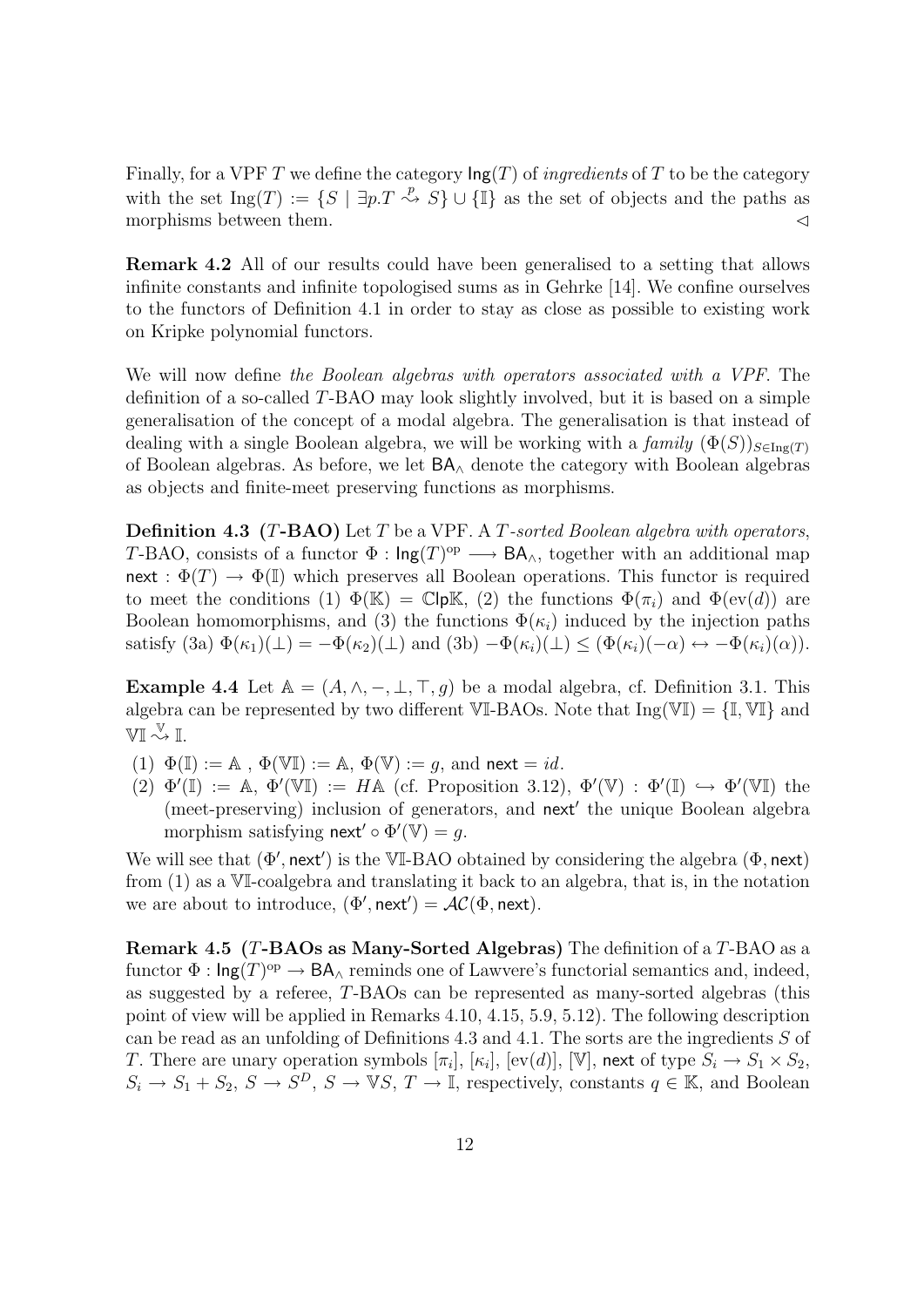operation symbols for each sort. The equations are: for the  $q \in \mathbb{K}$  all equations that hold in K; for the Boolean operations of each sort the equations of Boolean algebra; equations forcing all unary operation symbols (apart from Boolean complementation) to preserve finite meets; equations expressing that  $[\pi_i]$ ,  $[ev(d)]$ , next preserve all Boolean structure; and finally,  $[\kappa_1] \perp = -[\kappa_2] \perp$  and  $-[\kappa_i] \perp \leq ([\kappa_i] - v \leftrightarrow -[\kappa_i]v)$ , v a variable.

Remark 4.6 (Many-Sorted Coalgebraic Modal Logic) From the perspective of modal logic, what we are dealing with here is a sorted modal language, the formulas of which coincide with the set of terms described in the previous remark. Whereas the T-BAOs can be seen to give the algebraic semantics for this language, we can also provide it with a more standard semantics (from the point of view of modal logic) in which the intended general frames are derived from T-coalgebras. The idea is very simple: a T-coalgebra  $(X, c)$  is represented as a *sorted frame*  $\mathbb{F}_T(X, c)$ . This frame has a domain  $\mathbb{F}_S = S(\mathbb{X})$  for each ingredient S of T, a point-closed relation (see page 8)  $R_p$  from  $S_1(\mathbb{X})$  to  $S_2(\mathbb{X})$  for each path  $S_1 \stackrel{p}{\leadsto} S_2$ , and, finally, a point-closed relation  $R_{\text{next}}$  from  $X$  to  $T(X)$ . These relations are determined by the path and the coalgebra: for instance, for  $\mathbb{V}(S) \stackrel{\mathbb{V}}{\rightsquigarrow} S$ , the relation  $R_{\mathbb{V}}$  is simply the converse membership relation, the relation  $R_{\pi_i}$  is the graph of the *i*-th projection map, etc. Finally, the relation  $R_{\text{next}}$  is the graph of the coalgebra map c.

It is then a natural question how to axiomatise the logic corresponding to this semantics, i.e. to generate the collection of formulas that are valid in the class of these coalgebraic frames. The system  $MSML_{\tau}$  of Jacobs [17, Definition 3.2] aims at precisely this—for the set based coalgebras that is, but this makes no difference here. The link between Jacobs's logic and the equational theory described in Remark 4.5 is very tight: the second is the algebraisation of the first one. This means, for instance, that as modal axioms for Jacobs's logic we can take the formulas  $\varphi \leftrightarrow \psi$  such that  $\varphi = \psi$  is one of the equations given in the previous remark.

This modal perspective provides another way of understanding these equations. Basically they try to grasp as many properties of the just described accessibility relations as is 'modally possible'. For instance, requiring a modality to preserve all Boolean structure forces the accessibility relation to be functional. The axioms for the coproduct modalities  $[\kappa_i]$  are modal/equational ways of saying that each point in the coproduct has an  $R_{\kappa_i}$ -successor for exactly one i, and that this successor is unique.

The following is the natural generalisation of the notion of a homomorphism between modal algebras.

**Definition 4.7** (BAO<sub>T</sub>) A morphism between T-BAOs ( $\Phi'$ , next')  $\rightarrow$  ( $\Phi$ , next) is a natural transformation  $t : \Phi' \to \Phi$  such that for each ingredient S of T the component  $t_S : \Phi'(S) \to \Phi(S)$  preserves the Boolean structure,  $t_K = id_{\text{Clp}_K}$  for all constants  $\mathbb{K} \in$  $\mathsf{Ing}(T)$ , and  $t_{\mathbb{I}}$  and  $t_T$  satisfy next  $\circ t_T = t_{\mathbb{I}} \circ \mathsf{next}'$ . This yields the category  $\mathsf{BAO}_T$ .  $\lhd$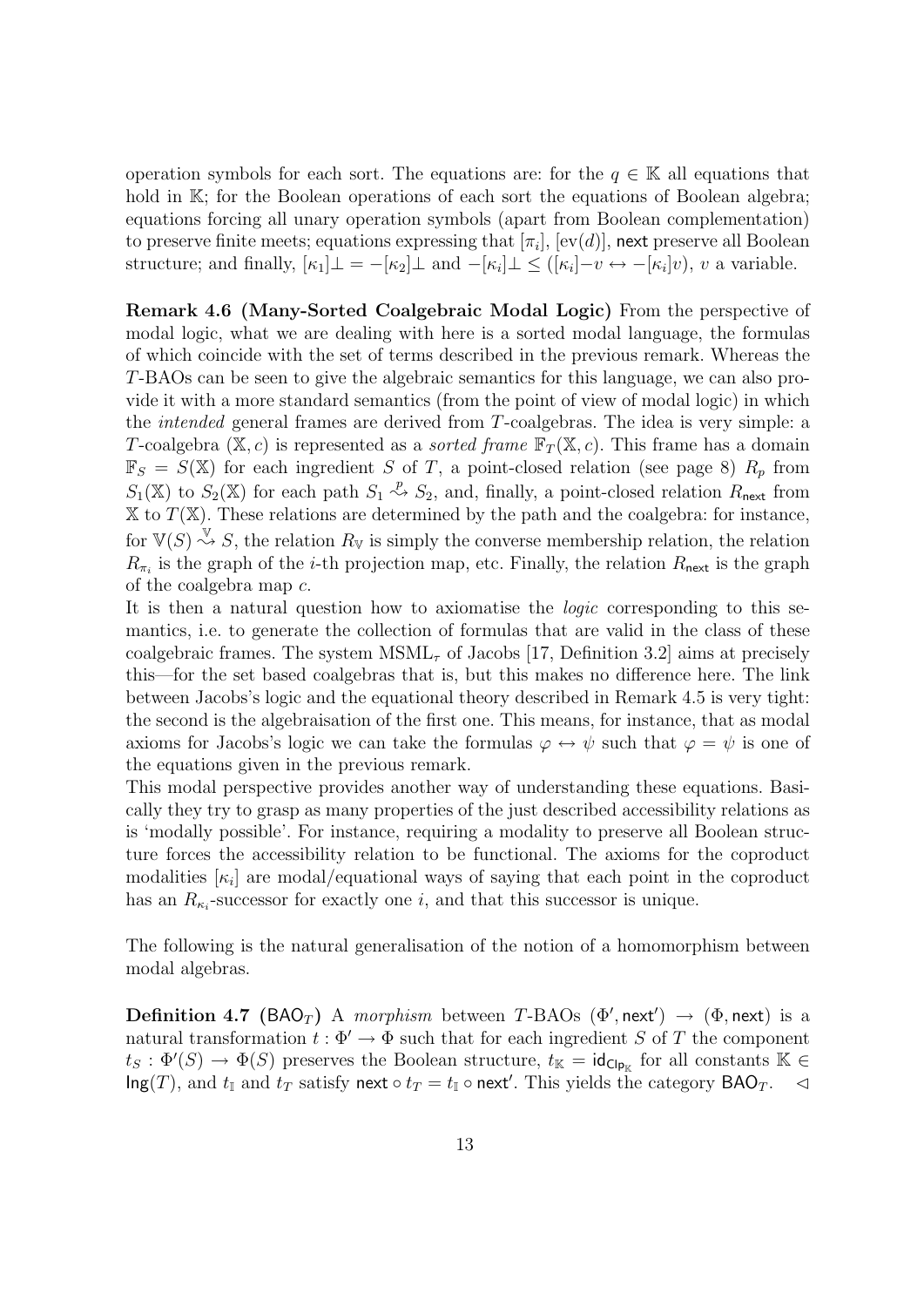It is not difficult to transform a T-coalgebra into a T-BAO; basically, we are dealing with a sorted version of Stone duality, together with a path-indexed predicate lifting. We omit the fairly straightforward proofs.

**Definition 4.8** Let T be a VPF and let  $X = (X, \tau)$  be a Stone space. Then the following definition on the complexity of paths

$$
\alpha^{\langle\rangle} := \alpha
$$
  
\n
$$
\alpha^{\pi_1 \cdot p} := \pi_1^{-1}(\alpha^p)
$$
  
\n
$$
\alpha^{\pi_2 \cdot p} := \pi_2^{-1}(\alpha^p)
$$
  
\n
$$
\alpha^{\kappa_1 \cdot p} := \kappa_1(\alpha^p) \cup \kappa_2 S_2(X) \qquad \text{for } T_2 = S_1 + S_2
$$
  
\n
$$
\alpha^{\kappa_2 \cdot p} := \kappa_1 S_1(X) \cup \kappa_2(\alpha^p) \qquad \text{for } T_2 = S_1 + S_2
$$
  
\n
$$
\alpha^{\text{ev}(d) \cdot p} := \pi_d^{-1}(\alpha^p)
$$
  
\n
$$
\alpha^{\mathbb{V} \cdot p} := \{ \beta \mid \beta \subseteq \alpha^p \text{ and } \beta \text{ closed } \} (= [\exists] \alpha)
$$

provides, for any path  $T_1 \stackrel{p}{\rightsquigarrow} T_2$ , a so-called *predicate lifting* 

$$
(\_)^p : \mathsf{Clp}_{T_2\mathbb{X}} \to \mathsf{Clp}_{T_1\mathbb{X}}.
$$

**Lemma and Definition 4.9 (A)** For each Vietoris polynomial functor  $T$ , each  $T$ coalgebra  $(X, c)$  gives rise to a T-BAO, namely, the 'complex algebra' functor  $\mathcal{A}(X, c)$ :  $\mathsf{Ing}(T)^\mathrm{op} \to \mathsf{BA}_{\wedge}$  given by

$$
S \mapsto \mathbb{C}\mathsf{lp} S(\mathbb{X})
$$
  

$$
\left(S_1 \stackrel{p}{\leadsto} S_2\right) \mapsto \left((-)^p : \mathbb{C}\mathsf{lp} S_2(\mathbb{X}) \to \mathbb{C}\mathsf{lp} S_1(\mathbb{X})\right),
$$

accompanied by the map next :  $\mathbb{C}\mathsf{lp}(T\mathbb{X}) \to \mathbb{C}\mathsf{lp}(\mathbb{X})$  given by next :=  $c^{-1}$ .

Remark 4.10 (Semantics of Many-Sorted Coalgebraic Modal Logic) Note that each path gives rise to a term for the many-sorted signature of Remark 4.5. Indeed, let (-)<sup>\*</sup> be the mapping from paths to terms defined by  $\langle \rangle^* = v$  for a variable v of appropriate type,  $(l \cdot p)^* = [l](p^*)$  for  $l \in {\pi_1, \pi_2, \kappa_1, \kappa_2, \text{ev}(d), \mathbb{V}}$ . In the light of Remark 4.6, the predicate lifting  $\binom{p}{r}$  corresponds to the operation  $\lfloor R_p \rfloor$  defined from the relation  $R_p$  as in Example 3.5(3). Dually, given a T-coalgebra ( $\mathbb{X}, c$ ) and a path  $T_1 \stackrel{p}{\rightsquigarrow} T_2$  between two ingredients of  $T$ ,  $\left(\frac{p}{p}\right)$  is nothing else but the interpretation of the term  $p^*$  in the dual algebra  $\mathcal{A}(\mathbb{X}, c)$ .

Since the semantics of modal operators is given by predicate liftings (cf. [17, Definition 3.4), it is now clear that the semantics of formulae  $\varphi$  of sort I in the coalgebraic frame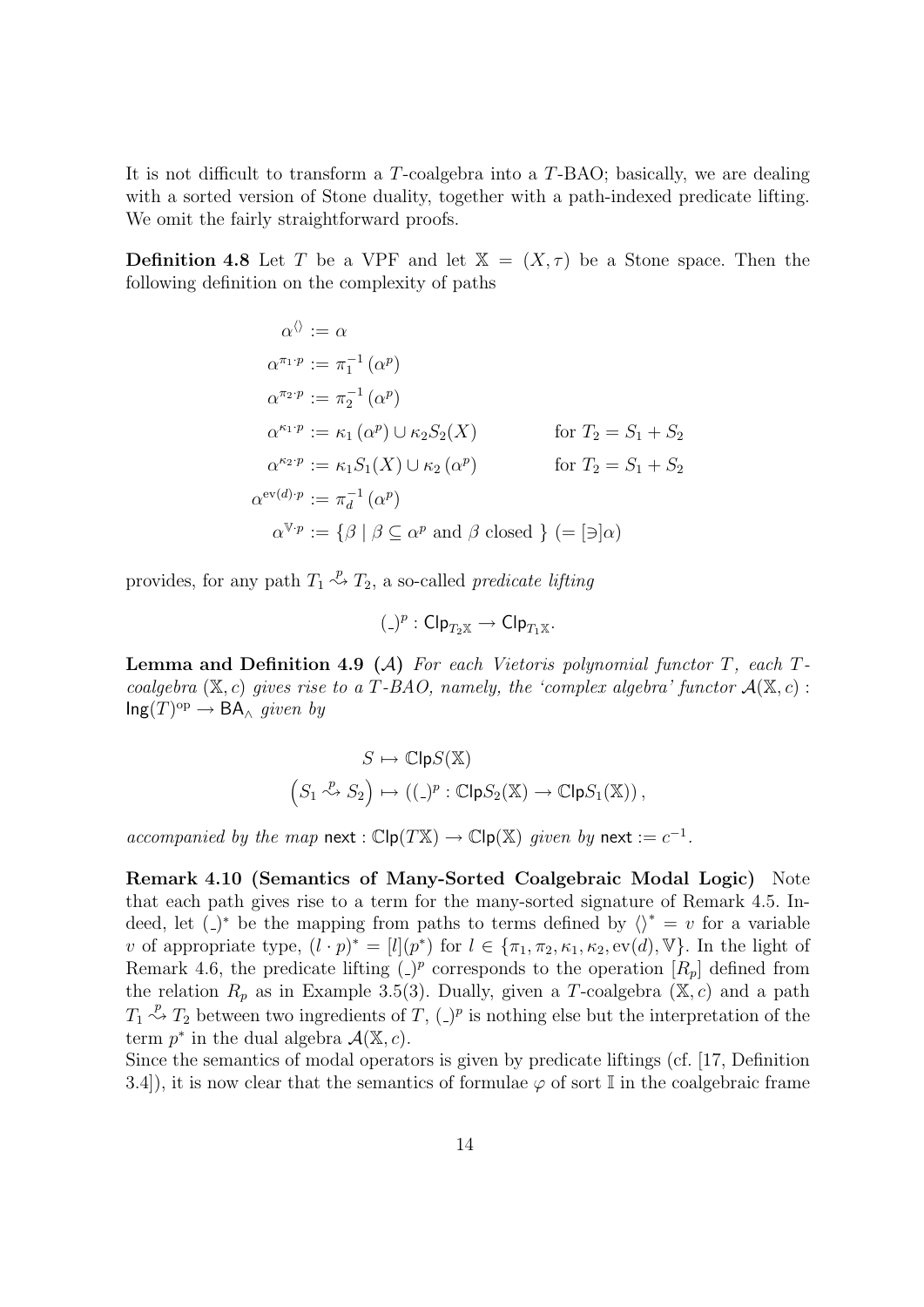semantics of Remark 4.6 amounts to

$$
(\mathbb{X},c), x \models \varphi \Leftrightarrow x \in \varphi^{\mathcal{A}(\mathbb{X},c)}
$$

where x is an element of X and  $\varphi^{\mathcal{A}(\mathbb{X},c)}$  is the interpretation of the term  $\varphi$  in the algebra  $\mathcal{A}(\mathbb{X}, c)$ . It follows  $(\mathbb{X}, c) \models \varphi \Leftrightarrow \mathcal{A}(\mathbb{X}, c) \models \varphi = \top$ . This is in line with the duality theory of modal logics, see e.g. [8, Section 5.2]. The name 'complex algebra' stems from this tradition.

Conversely, with each T-BAO  $\Phi$  we want to associate a T-coalgebra  $\mathcal{C}(\Phi)$ . Assume that  $T$  has the identity functor as an ingredient; given our results in the previous section, it seems fairly obvious that we should take the dual Stone space  $\mathbb{S}_p \Phi(\mathbb{I})$  as the carrier of this dual coalgebra. It remains to define a T-coalgebra structure on this. Applying duality theory to the Boolean algebras obtained from Φ only seems to provide information on the spaces  $\mathbb{S}_p \Phi(S)$ , whereas we need to work with  $S(\mathbb{S}_p \Phi(\mathbb{I}))$  in order to define a T-coalgebra. Fortunately, in the next lemma and definition we show that there exists a map  $r$  which produces the  $S$ -structure (see Remark 4.15 for an alternative way). The definition of r is as in [17]; what we have to show is that it works also in the topological setting.

**Lemma and Definition 4.11** ( $r_{\Phi}$ ) Let T be a VPF and let ( $\Phi$ , next) be a T-BAO. Then the following definition by induction on the structure of ingredient functors of T

$$
r_{\Phi}(\mathbb{I})(U) := U
$$
  
\n
$$
r_{\Phi}(\mathbb{K})(U) := (\epsilon_{\mathbb{K}})^{-1} \quad (cf. \ Def. \ 2.4)
$$
  
\n
$$
r_{\Phi}(S_1 \times S_2)(U) := \left\langle r_{\Phi}(S_1)(\Phi(\pi_1)^{-1}(U)), r_{\Phi}(S_2)(\Phi(\pi_2)^{-1}(U)) \right\rangle
$$
  
\n
$$
r_{\Phi}(S_1 + S_2)(U) := \begin{cases} \kappa_1 r_{\Phi}(S_1)(\Phi(\kappa_1)^{-1}(U)) & \text{if } -\Phi(\kappa_1)(\bot) \in U \\ \kappa_2 r_{\Phi}(S_2)(\Phi(\kappa_2)^{-1}(U)) & \text{if } -\Phi(\kappa_2)(\bot) \in U \end{cases}
$$
  
\n
$$
r_{\Phi}(S^D)(U) := \lambda d \in D. \ r_{\Phi}(S)(\Phi(ev(d))^{-1}(U))
$$
  
\n
$$
r_{\Phi}(\mathbb{V}S)(U) := \left\{ r_{\Phi}(S)(V) \mid V \in \text{Sp } \Phi(S) \text{ and } \Phi(\mathbb{V})^{-1}(U) \subseteq V \right\}
$$

defines, for every  $S \in \text{Ing}(T)$  a continuous map

$$
r_{\Phi}(S): \mathbb{S}p(\Phi(S)) \longrightarrow S(\mathbb{S}p(\Phi(\mathbb{I}))).
$$

Furthermore, the inverse image map  $next^{-1}$  is a continuous map

$$
\mathsf{next}^{-1} : \mathbb{Sp}(\Phi(\mathbb{I})) \longrightarrow T(\mathbb{Sp}(\Phi(\mathbb{I}))).
$$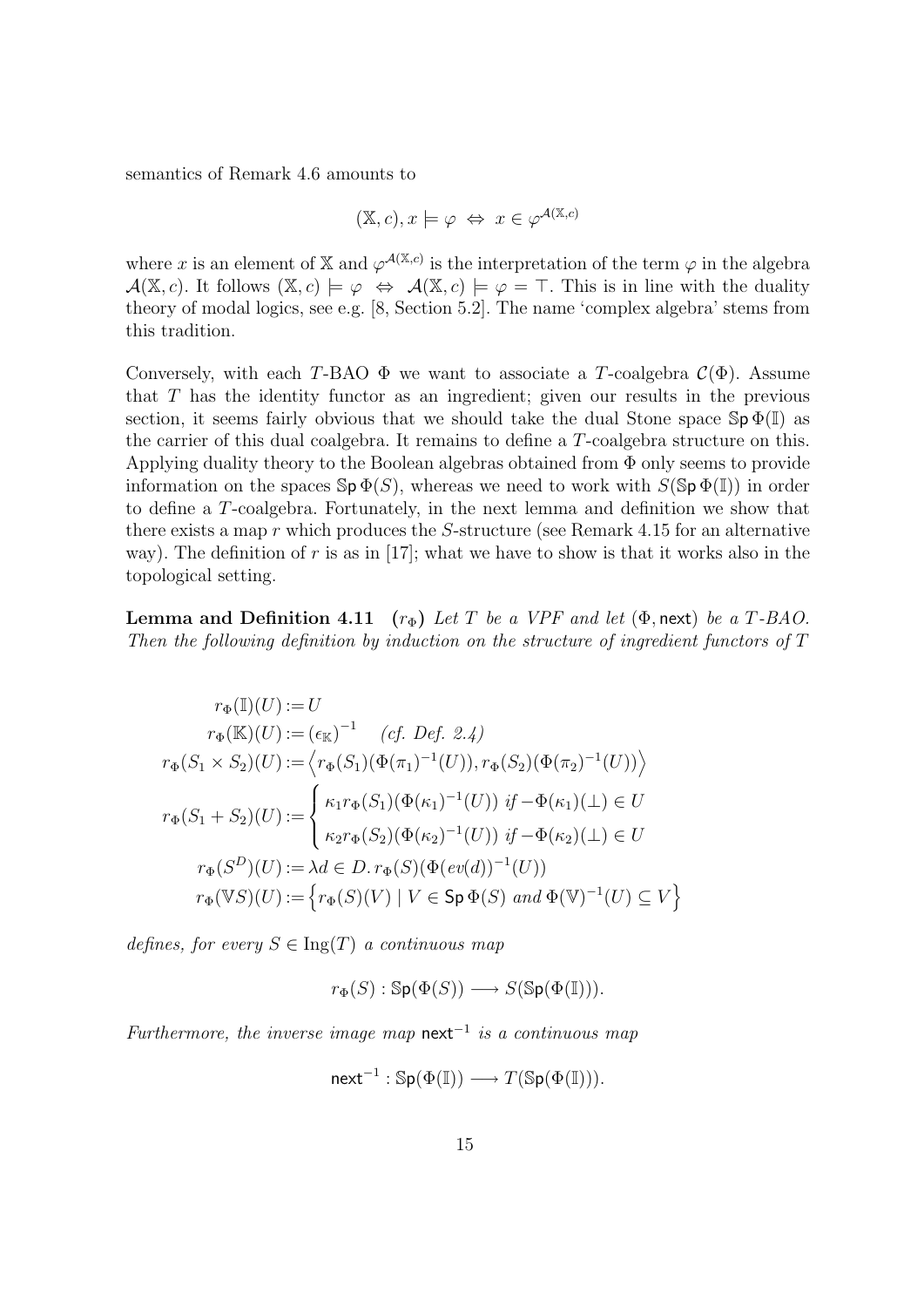Remark 4.12 Perhaps this definition makes somewhat more sense when seen from the modal perspective of Remark 4.6. Suppose that we allow 'non-standard' T-coalgebras in the semantics of our modal language. These would be many-sorted frames  $\mathbb F$  as well, with a Stone space  $\mathbb{F}_S$  for each ingredient functor S, point-closed relations  $R_p$  from  $\mathbb{F}_{S_1}$ to  $\mathbb{F}_{S_2}$  for each path  $S_1 \stackrel{p}{\leadsto} S_2$ , and a point-closed relation  $R_{\text{next}}$  from  $\mathbb{F}_I$  to  $\mathbb{F}_T$ . Let us agree to call such structures pseudo-coalgebras if they validate the (modal versions of the) axioms of Definition 4.4. Note that we may extract such a pseudo-coalgebra from every T-BAOs, simply by taking Stone duals ingredientwise, and defining point-closed relations between the sorts as in Example 3.5(3).

It then follows from the standard modal theory of canonicity and correspondence, that pseudo-coalgebras are rather similar to real coalgebraic frames; for instance, while  $\mathbb{F}_{S_1\times S_2}$  need not be the product in Stone of  $\mathbb{F}_{S_1}$  and  $\mathbb{F}_{S_1}$ , it will certainly be the case that each  $R_{\pi_i}$  is a *functional* relation between  $\mathbb{F}_{S_1 \times S_2}$  and  $\mathbb{F}_{S_i}$ .

It is this pseudo-coalgebraic structure that allows the definition of the maps  $r(S)$ :  $\mathbb{F}_S \to S(\mathbb{X})$ . For instance, suppose that r has been defined for  $S_1$  and  $S_2$ ; then we define it for  $S_1 \times S_2$  by putting  $r(S_1 \times S_2)(U) := (r(S_1)(U_1), r(S_2)(U_2))$  where each  $U_i$ is the unique element of  $\mathbb{F}_{S_i}$  such that  $R_{\pi_i}UU_i$ . The family r of maps can thus be seen as the natural attempt to link the pseudo-coalgebra to a proper coalgebra over  $\mathbb{F}_\mathbb{I}$ .

**Proof.** Let  $S \in \text{Ing}(T)$ . Both claims (i.e. the one on well-definedness and the one on the continuity of  $r_{\Phi}(S)$  are proven simultaneously by induction on S.

We only consider the case of the Vietoris functor: assume that  $S = \mathbb{V}S'$ . In order to show that  $r_{\Phi}(S)$  is well-defined, take an arbitrary  $U \in \mathsf{Sp}\,\Phi(\mathbb{V}S')$  and consider the set  $F := \{V \mid V \in \text{Sp } \Phi(S') \text{ and } \Phi(\mathbb{V})^{-1}(U) \subseteq V\}.$  F is closed in  $S'(\text{Sp } \Phi(\mathbb{I}))$ , because for any  $V' \in S'(\text{Sp }\Phi(\mathbb{I})) \setminus F$  there is an  $a \in \Phi(\mathbb{V})^{-1}(U)$  such that  $a \notin V'$ , whence  $F \subseteq \hat{a}$  and  $V' \notin \hat{a}$ : for every  $V' \notin F$  we can find an open set containing V' and disjoint from F. But from F being closed and the inductive hypothesis on  $r_{\Phi}(S')$  it follows that  $r_{\Phi}(S')[F]$  is closed as well, so by definition,  $r_{\Phi}(S)(U) = r_{\Phi}(S')[F]$  belongs to  $K(S'(\text{Sp }\Phi(\mathbb{I})))$ . This proves that  $r_{\Phi}(S)$  is well-defined.

We now turn to the continuity of  $r_{\Phi}(S)$ . It suffices to show that for an arbitrary clopen set  $O \subseteq S'(\textsf{Sp}\,\Phi(\mathbb{I}))$ , all sets of the form  $r_{\Phi}(\mathbb{V}S')^{-1}([\exists](O))$  and  $r_{\Phi}(\mathbb{V}S')^{-1}(\langle \exists \rangle(O))$  are clopen. We only consider sets of the first kind:

$$
r_{\Phi}(\mathbb{V}S')^{-1}([\ni](O)) = \{ U \in \mathsf{Sp} \Phi(\mathbb{V}S') \mid r_{\Phi}(\mathbb{V}S')(U) \in [\ni](O) \}
$$

$$
= \{ U \mid \{ r_{\Phi}(S')(V) \mid \Phi(\mathbb{V})^{-1}(U) \subseteq V \} \subseteq O \}
$$

$$
= \{ U \mid \{ V \mid \Phi(\mathbb{V})^{-1}(U) \subseteq V \} \subseteq r_{\Phi}(S')^{-1}(O) \}
$$

According to the induction hypothesis,  $r_{\Phi}(S')^{-1}(O)$  is a clopen set, say with  $b \in \Phi(S')$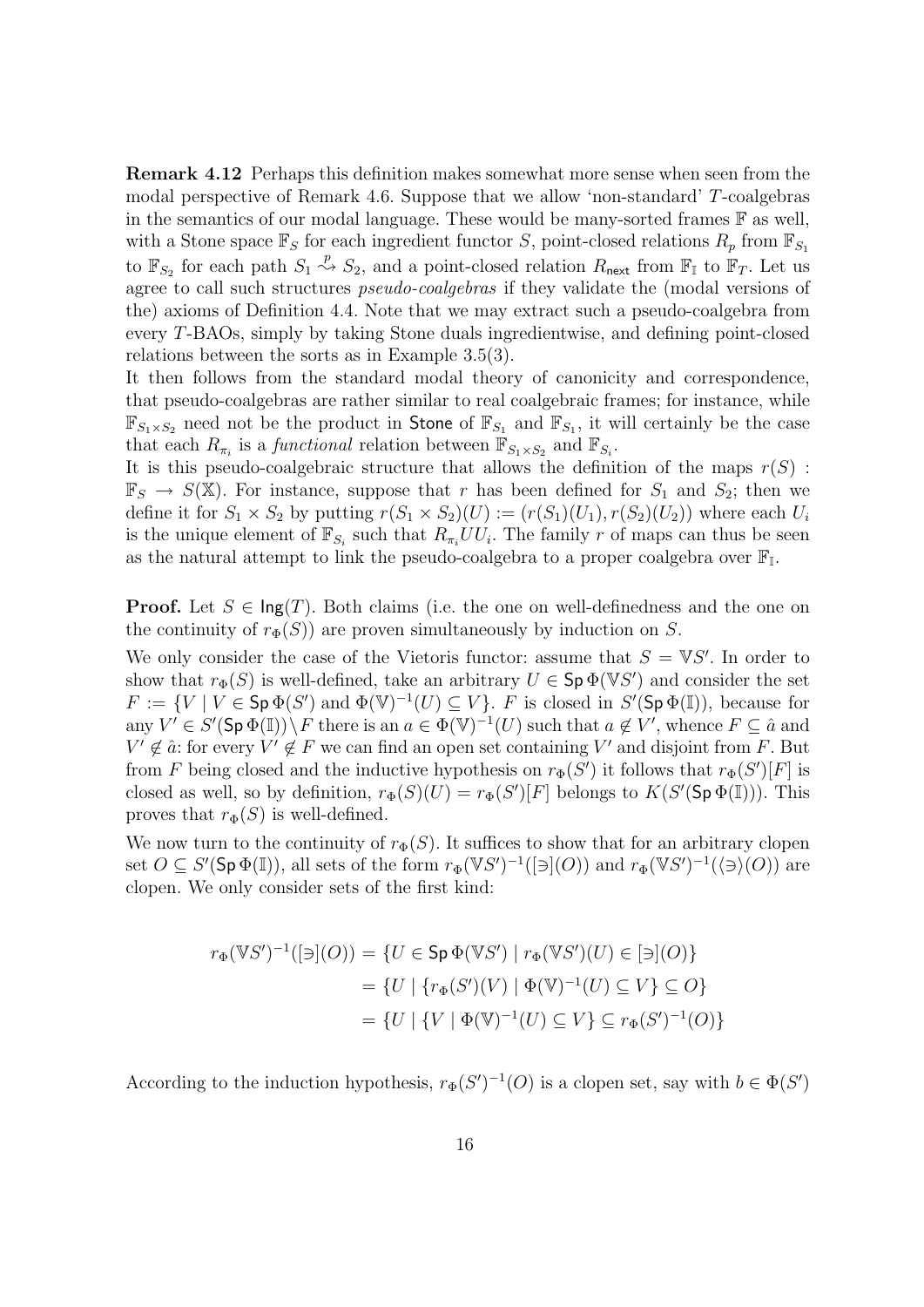such that  $r_{\Phi}(S')^{-1}(O) = \hat{b}$ . This leads us to

$$
r_{\Phi}(\mathbb{V}S')^{-1}([\exists](O)) = \left\{ U \mid \{V \mid \Phi(\mathbb{V})^{-1}(U) \subseteq V\} \subseteq \hat{b} \right\}
$$

$$
= \left\{ U \mid \forall V \in \mathsf{Sp}\,\Phi(S').\,(\Phi(\mathbb{V})^{-1}(U) \subseteq V \to b \in V) \right\}
$$

$$
\stackrel{\text{(1)}}{=} \left\{ U \mid \Phi(\mathbb{V})(b) \in U \right\}
$$

which shows that  $r_{\Phi}(\mathbb{V}S')^{-1}([\exists](O))$  is clopen. The proof of (!) is standard in the representation theory of modal algebras.

Finally, the claim on the map next<sup>-1</sup> is a simple consequence of Stone duality.  $QED$ 

The above lemma allows us to define a T-coalgebra for a given T-BAO.

**Definition 4.13 (C)** Let T be a VPF and let  $(\Phi, \text{next})$  be a T-BAO. We define the coalgebra  $\mathcal{C}(\Phi, \text{next})$  as the structure  $(\text{Sp}(\Phi(\mathbb{I})), r_{\Phi}(T) \circ \text{Sp}(\text{next})).$ 

The maps  $\mathcal A$  and  $\mathcal C$  that allow us to move from a given T-BAO to a T-coalgebra and vice versa, can be extended to functors. Fix a Vietoris polynomial functor  $T$ , and let  $f$ :  $(\mathbb{X}, c) \to (\mathbb{X}', c')$  be a Coalg(T)-morphism. Then we define  $\mathcal{A}(f) : \mathcal{A}(\mathbb{X}', c') \to \mathcal{A}(\mathbb{X}, c)$ as follows. For each  $S \in \text{Ing}(T)$  let  $\mathcal{A}(f)(S) := \mathbb{C}[\textbf{p}(S(f))]$ . Naturality of  $\mathcal{A}(f)$  can be proven by induction on paths and the additional condition in Definition 4.7 concerning the next functions is fulfilled because  $f$  is a  $T$ -coalgebra homomorphism.

Conversely, given a BAO<sub>T</sub>-morphism  $t : (\Phi, \text{next}) \to (\Phi', \text{next}')$ , define the map  $\mathcal{C}(t)$ :  $\mathsf{Sp}(\Phi'(\mathbb{I})) \to \mathsf{Sp}(\Phi(\mathbb{I}))$  to be the inverse image map of  $t_{\mathbb{I}} : \Phi(\mathbb{I}) \to \Phi'(\mathbb{I})$ . We leave it to the reader to verify that  $C(t)$  is in fact a Coalg(T) morphism between  $C(\Phi, \text{next})$  and  $\mathcal{C}(\Phi', \mathsf{next}')$  (cf. the proof of Proposition 5.3 in [17]).

**Proposition 4.14** If we extend  $A$  and  $C$  as described above we obtain functors

 $\mathcal{A}:\mathsf{Coalg}(T)^{\mathrm{op}}\to \mathsf{BAO}_T\ \ \textit{and}\ \ \mathcal{C}:\mathsf{BAO}_T\to \mathsf{Coalg}(T)^{\mathrm{op}}.$ 

Remark 4.15 As pointed out by a referee, an alternative construction of the coalgebra  $\mathcal{C}(\Phi)$  can be given which avoids reasoning element-wise about ultrafilters. It uses that each of the type constructors  $\times, +, (-)^D$ , V has a dual on Boolean algebras that can be described by generators and relations, see Vickers [33]. For example,  $\nabla^{\partial} \mathbb{A}$  is generated by symbols  $[\mathbb{V}]a, a \in A$ , and relations expressing that the insertion of generators  $[\mathbb{V}]$ :  $\mathbb{A} \to \mathbb{V}^{\partial}$  a preserves finite meets ( $\mathbb{V}^{\partial}$  is the H of Remark 3.13 where we write now  $[\mathbb{V}]a$ instead of  $\Box a$  to emphasise the connection with Definition 4.1 and Remark 4.5); the dual  $\times$ <sup>∂</sup> of  $\times$  is the coproduct of algebras, that is, A<sub>1</sub>  $\times$ <sup>∂</sup> A<sub>2</sub> is generated by symbols  $[\pi_i]a, a \in A_i, i = 1, 2$ , and relations expressing that the insertion of generators  $[\pi_i]$ :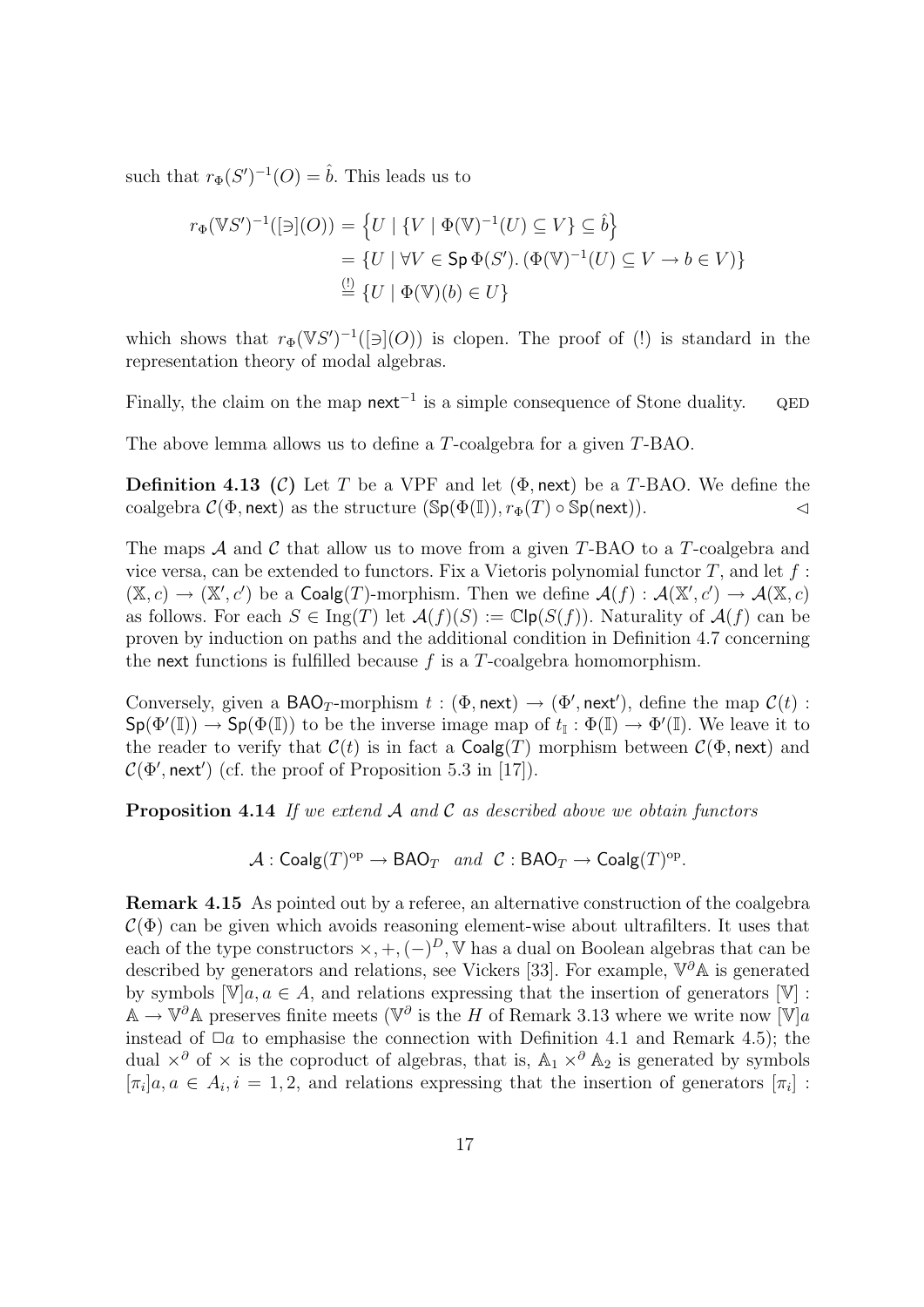$\mathbb{A}_i \to \mathbb{A}_1 \times^{\partial} \mathbb{A}_2$  are algebra morphisms; etc. For a VPF T, let  $T^{\partial}$  be the dual functor constructed from  $\times^{\partial}$ ,  $+^{\partial}$ ,  $((-)^{D})^{\partial}$ ,  $\nabla^{\partial}$ . From the presentation of a T-BAO  $\Phi$  as a manysorted algebra (Remark 4.5) and the fact that each of the constructions  $\mathbb{V}^{\partial}, \times^{\partial}, \dots$  used in  $T^{\partial}$  is a *free* algebra modulo equations satisfied by  $\Phi$  we obtain, by induction on the ingredients  $S$  of  $T$ , a family of morphisms

$$
q_{\Phi}(S) : S^{\partial}(\Phi(\mathbb{I})) \to \Phi(S).
$$

 $q_{\Phi}$  allows us to transform T-BAOs  $\Phi$  into  $T^{\partial}$ -algebras  $T^{\partial}(\Phi(\mathbb{I})) \stackrel{q_{\Phi}(T)}{\longrightarrow} \Phi(T) \stackrel{\text{next}}{\longrightarrow} \Phi(\mathbb{I})$ whose dual then is  $C(\Phi)$ .<sup>2</sup> Conversely, to define the T-BAO  $\Phi = \mathcal{A}(\mathbb{X}, c)$  as a manysorted algebra, we let  $\Phi(S) = \mathbb{C} \mathsf{lp}\mathsf{S}(\mathbb{X})$  and the interpretation of the operation symbols is given by the insertion of generators, e.g.  $\Phi(S) = \mathbb{C} \mathsf{lp}\mathsf{S}(\mathbb{X}) \stackrel{[\mathbb{V}]}{\longrightarrow} \mathbb{V}^{\partial}(\mathbb{C} \mathsf{lp}\mathsf{S}(\mathbb{X})) \cong \Phi(\mathbb{V}\mathsf{S})$ is the interpretation of the operation symbol  $[\mathbb{V}]$  in  $\Phi$ .

Finally, note that the description of the dual type constructors  $\times^{\partial}$ ,  $+^{\partial}$ ,  $((-)^{D})^{\partial}$ ,  $\mathbb{V}^{\partial}$  by generators and relations also offers an explanation of the notion of a T-BAO. Indeed, the operations and equations defining T-BAOs in Remark 4.5 correspond to the generators and relations describing the dual type constructors.

#### 5 Vietoris Polynomial Functors: representation and duality theorems

In the previous section we encountered functors

$$
\mathcal{A} : \mathsf{Coalg}(T)^{op} \to \mathsf{BAO}_T \quad \text{and} \quad \mathcal{C} : \mathsf{BAO}_T \to \mathsf{Coalg}(T)^{op}.
$$

Here we will study these functors in more detail, and show that in fact they provide an adjunction between the categories  $\mathsf{BAO}_T$  and  $\mathsf{Coalg}(T)$ . We will define two families of morphisms,  $\alpha_{\Phi}: \mathcal{AC}\Phi \to \Phi$  in BAO<sub>T</sub>, and  $\gamma_{(\mathbb{X},c)}: (\mathbb{X},c) \to \mathcal{CA}(\mathbb{X},c)$  in Coalg $(T)^{\rm op}$ ; and prove that these are the unit and counit witnessing the fact that  $A$  is left adjoint to  $C$ . Since the  $\gamma$ 's will turn out to be isomorphisms, this will then show that  $Coalg(T)^{op}$  is (isomorphic to) a full coreflective subcategory of  $BAO<sub>T</sub>$ .

In contrast to the classical case of the duality  $MA \simeq DGF^{op}$ , we do not obtain a dual equivalence between  $\mathsf{BAO}_T$  and  $\mathsf{Coalg}(T)$ . This is due to the fact, which the reader might have noticed already, that the axiomatic definition of T-BAOs does not force a T-BAO  $\Phi$  to respect T-structure. We take a closer look at this, characterising the largest full subcategory of  $BAO<sub>T</sub>$  on which the adjunction restricts to an equivalence. By

<sup>&</sup>lt;sup>2</sup> The map  $r_{\Phi}$  which is used to construct  $\mathcal{C}(\Phi)$  in Definition 4.13 arises from the dual of  $q_{\Phi}$ as  $r_{\Phi}(T) = \mathbb{S}p(\Phi(T)) \stackrel{\mathbb{S}p(q_{\Phi}(T))}{\longrightarrow} \mathbb{S}p T^{\partial}(\Phi(\mathbb{I}))) \stackrel{\cong}{\longrightarrow} T \mathbb{S}p(\Phi(\mathbb{I}).$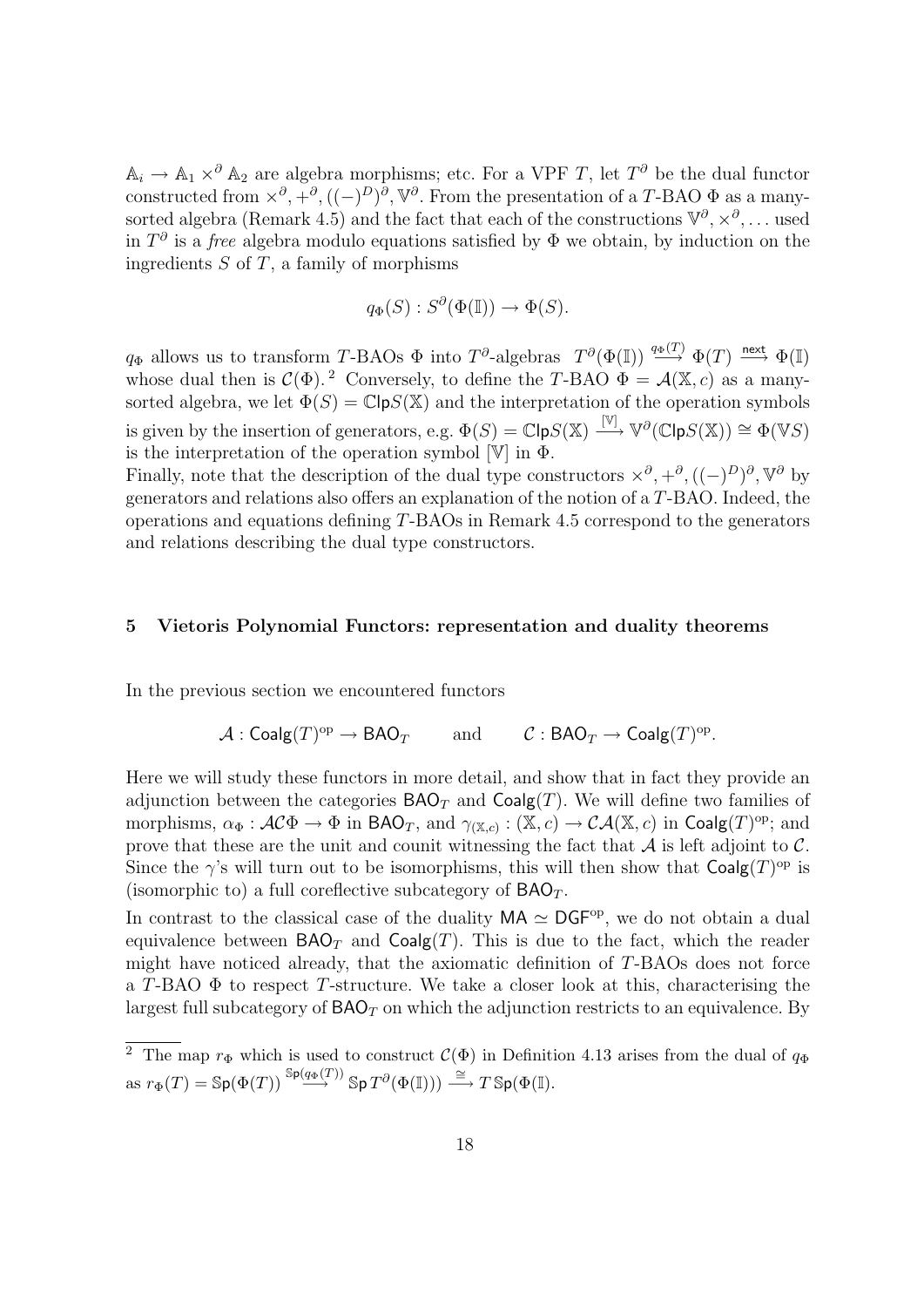showing that the initial algebra of  $BAO<sub>T</sub>$  is exact, that is, belongs to this subcategory, we obtain the final T-coalgebra as its dual.

We start by proving that every  $T$ -coalgebra has an 'ultrafilter representation': it is isomorphic to its double dual. Recall from Definition 2.4 that for a Stone space  $\mathbb{Y}$ ,  $\epsilon_{\mathbb{Y}} : \mathbb{Y} \to \mathbb{S}$ p Clp $\mathbb{Y}$  denotes the homeomorphism fixed by  $\epsilon_{\mathbb{Y}}(y) := \{a \in \mathbb{C} | \mathfrak{p}_{\mathbb{Y}} \mid y \in a \}.$ 

**Theorem 5.1** Let T be a Vietoris polynomial functor, and let  $(X, c)$  be a T-coalgebra. Then the map  $\epsilon_{\mathbb{X}} : \mathbb{X} \to \mathbb{S}p(\mathbb{C}ip(\mathbb{X}))$  is a Coalg(T)-isomorphism witnessing that

$$
(\mathbb{X},c) \cong \mathcal{C}(\mathcal{A}(\mathbb{X},c)).
$$

**Proof.** We first show that for each sort  $S \in \text{Ing}(T)$  the following diagram commutes:

$$
\mathbb{S}\mathsf{p}\,\mathcal{A}(\mathbb{X},c)(S) \xrightarrow{r_{\mathcal{A}(\mathbb{X},c)}(S)} S(\mathbb{S}\mathsf{p}\,\mathcal{A}(\mathbb{X},c)(\mathbb{I}))
$$

$$
\xrightarrow[\epsilon_{S\mathbb{X}} S(\epsilon_{\mathbb{X}})]
$$

$$
S\mathbb{X}
$$

The proof is by induction on S. We will only treat the Vietoris functor, since all other cases work exactly as in the proof of Lemma 5.6 in [17]. In order to prove the commutativity of the above diagram for  $S = \mathbb{V}S'$ , take an arbitrary  $F \in \mathbb{V}S'(\mathbb{X})$ . Then, unravelling the definitions of r, A and of  $(\cdot)^{\mathbb{V}}$ , we find

$$
r_{\mathcal{A}(\mathbb{X},c)}(S)(\epsilon_{S\mathbb{X}}(F)) = r_{\mathcal{A}(\mathbb{X},c)}(S') \left[ \{ V \mid \mathcal{A}(\mathbb{X},c)(\mathbb{V})^{-1}(\epsilon_{S\mathbb{X}}(F)) \subseteq V \} \right]
$$
  
\n
$$
= r_{\mathcal{A}(\mathbb{X},c)}(S') \left[ \{ V \mid \{ \alpha \in \mathsf{Clp}_{S'\mathbb{X}} \mid (\alpha)^{\mathbb{V}} \in \epsilon_{S\mathbb{X}}(F) \} \subseteq V \} \right]
$$
  
\n
$$
= r_{\mathcal{A}(\mathbb{X},c)}(S') \left[ \{ V \mid \{ \alpha \in \mathsf{Clp}_{S'\mathbb{X}} \mid F \subseteq \alpha \} \subseteq V \} \right]
$$
  
\n
$$
\stackrel{\text{(1)}{=} } \{ S'(\epsilon_{\mathbb{X}})(u) \mid u \in F \}
$$
  
\n
$$
= S(\epsilon_{\mathbb{X}})(F).
$$

It is left to prove (!). For  $(2)$ , take an arbitrary  $u \in F$ , and define  $V_u := \epsilon_{S'X}(u)$ . Then for all  $a \in \text{Clp}_{S'X}$  it holds that  $F \subseteq a$  implies  $u \in a$ , which is equivalent to  $a \in \epsilon_X(u) = V_u$ ; in other words, $V_u$  satisfies the condition  $\{\alpha \mid F \subseteq \alpha\} \subseteq V_u$ . Also, by the inductive hypothesis we have that  $S'(\epsilon_{\mathbb{X}})(u) = r_{\mathcal{A}(\mathbb{X},c)}(S')(\epsilon_{S_1\mathbb{X}}(u))$ . Taking these observations together we see that  $S'(\epsilon_{\mathbb{X}})(u) \in r_{\mathcal{A}(c)}(S')$   $[\{V \mid {\alpha \in \mathsf{Clp}}_{S'\mathbb{X}} \mid F \subseteq \alpha\} \subseteq V]$ .

For  $(\subseteq)$ , let  $V \in Sp\mathcal{A}(\mathbb{X},c)(S')$  be such that  $\{\alpha \in \mathsf{Clp}_{S'\mathbb{X}} \mid F \subseteq \alpha\} \subseteq V$ . By Stone duality we know that  $\bigcap_{\alpha\in V}\alpha = \{u\}$  for exactly one  $u \in S'$ . This u must be an element of F, because  $\bigcap_{\alpha \in V} \alpha \subseteq \bigcap \{\alpha \mid F \subseteq \alpha\} = F$  and we get  $\epsilon_{S'X}(u) = V$ . By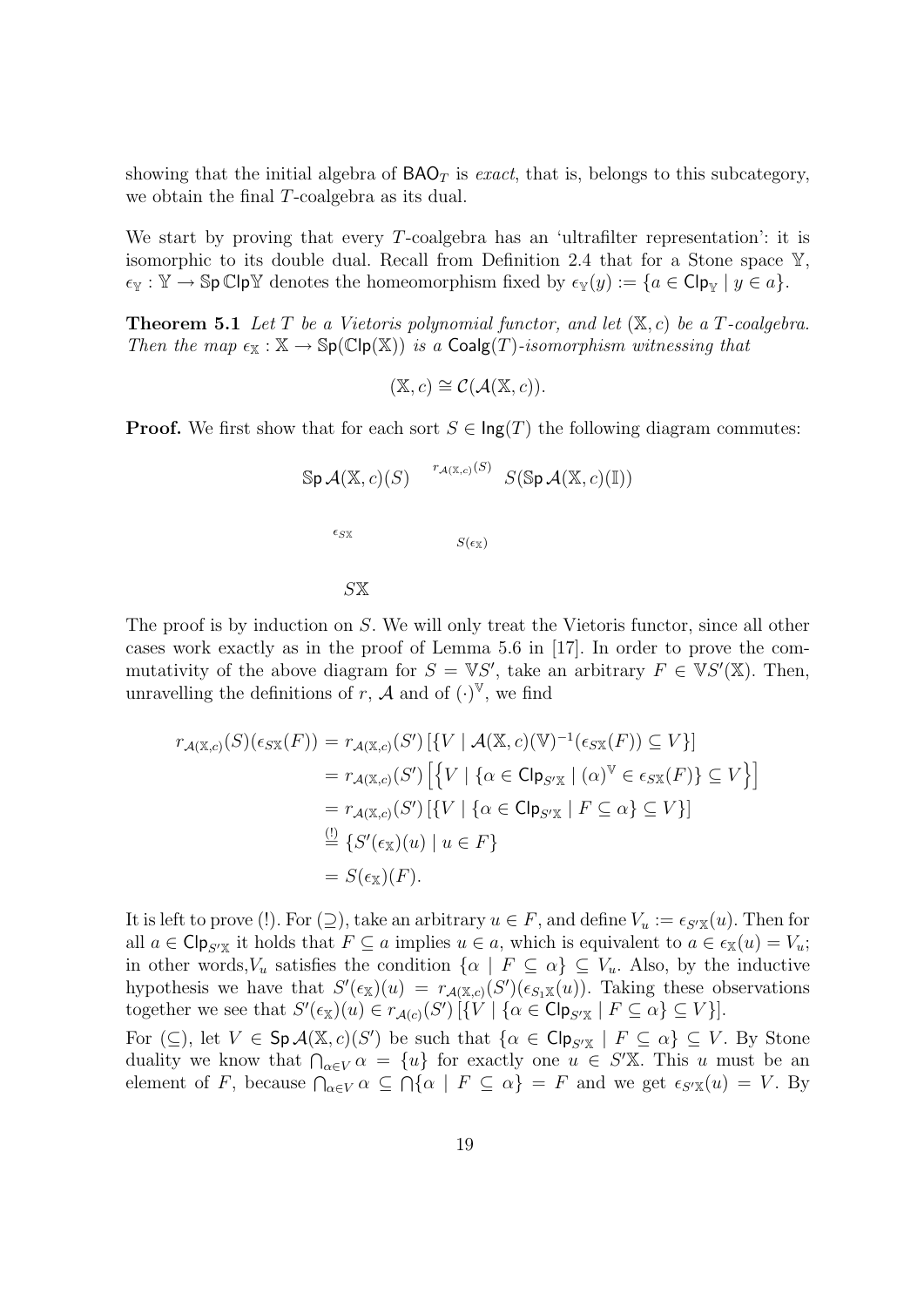the induction hypothesis this is the same as saying  $r_{\mathcal{A}(\mathbb{X},c)}(S')(V) = S'(\epsilon_X)(u)$ , which proves the inclusion.

Now we proceed to prove the theorem: we calculate

$$
\mathcal{C}(\mathcal{A}(\mathbb{X},c)) \circ \epsilon_{\mathbb{X}} = (r_{\mathcal{A}(\mathbb{X},c)}(T) \circ \mathbb{S} \mathsf{p} \mathbb{C} \mathsf{lp}(c)) \circ \epsilon_{\mathbb{X}} = r_{\mathcal{A}(\mathbb{X},c)}(T) \circ (\mathbb{S} \mathsf{p} \mathbb{C} \mathsf{lp}(c) \circ \epsilon_{\mathbb{X}})
$$
  
=  $r_{\mathcal{A}(\mathbb{X},c)}(T) \circ (\epsilon_{T\mathbb{X}} \circ c) = (r_{\mathcal{A}(\mathbb{X},c)}(T) \circ \epsilon_{T\mathbb{X}}) \circ c,$ 

where the third step is by naturality of  $\epsilon$ . Now by commutativity of the above diagram for T we find that  $\mathcal{C}(\mathcal{A}(\mathbb{X},c)) \circ \epsilon_{\mathbb{X}} = T(\epsilon_{\mathbb{X}}) \circ c$ , which is nothing but stating that  $\epsilon_{\mathbb{X}}$  is a coalgebra homomorphism. But then since  $\epsilon_{\mathbb{X}}$  is an isomorphism between Stone spaces we may conclude that it is also an isomorphism between the two given coalgebras. QED

The functor  $\mathcal C$  is not faithful in general; however, when it comes to morphisms having a complex algebra  $\mathcal{A}(\mathbb{X}, c)$  as their domain, we can prove the following.

**Proposition 5.2** Let  $(X, c)$  be a T-coalgebra and  $\Phi$  be a T-BAO. Furthermore let  $v, v'$ :  $\mathcal{A}(\mathbb{X}, c) \to \Phi$  be morphisms in BAO<sub>T</sub>. Then  $\mathcal{C}(v) = \mathcal{C}(v')$  implies  $v = v'$ .

**Proof.** Let  $(\mathbb{X}, c)$ ,  $\Phi$ ,  $v$  and  $v'$  be as in the statement of the Proposition, and assume that  $\mathcal{C}(v) = \mathcal{C}(v')$ . Then it is clear that we have  $v_{\mathbb{I}} = v'_{\mathbb{I}}$ . With the help of Lemma 5.3 below we therefore get  $v = v'$ . <br>  $\begin{aligned} \text{QED} \end{aligned}$ 

The following lemma, which forms the heart of the proof of Proposition 5.2, is stated separately because we need it again further on.

**Lemma 5.3** Let  $(X, c)$  be a T-coalgebra and  $\Phi$  a T-BAO. Furthermore let  $v, v'$ :  $A(X, c) \rightarrow \Phi$  be natural transformations whose components preserve all the Boolean structure,  $v_{\mathbb{I}} = v_{\mathbb{I}}'$  and  $v_{\mathbb{K}} = v_{\mathbb{K}}'$  for all constants  $\mathbb{K} \in \text{Ing}(T)$ . Then  $v = v'$ .

**Proof.** Assume that we have two natural transformations  $v, v' : \mathcal{A}(\mathbb{X}, c) \to \Phi$  as required in the lemma. In order to prove that  $v = v'$ , it suffices to show that

$$
v_S = v_S' \text{ for all } S \in \text{Ing}(T). \tag{3}
$$

We will prove (3) by induction on S. In the base case ( $S = \mathbb{I}$  or  $S = \mathbb{K}$  for some constant functor K), it follows immediately that  $v_s = v'_s$ .

For the inductive step of the proof, we confine ourselves to a rough sketch of the proof idea. In each case, in order to show that  $v_S(U) = v_{S'}(U)$  for every clopen U of SX, we try and find a clopen subbasis  $\mathcal B$  such that  $v_S(W) = v'_S(W)$  for all subbasic W. For instance, in the case that  $S = \mathbb{V}S'$ , put

$$
\mathcal{B} \; := \; \left\{ W \mid W \in \left( \begin{smallmatrix} \_ & \end{smallmatrix} \right)^{\mathbb{V}} \left[ \mathsf{Clp}_{S' \mathbb{X}} \right] \right\} \cup \left\{ -W \mid W \in \left( \_ \right)^{\mathbb{V}} \left[ \mathsf{Clp}_{S' \mathbb{X}} \right] \right\},
$$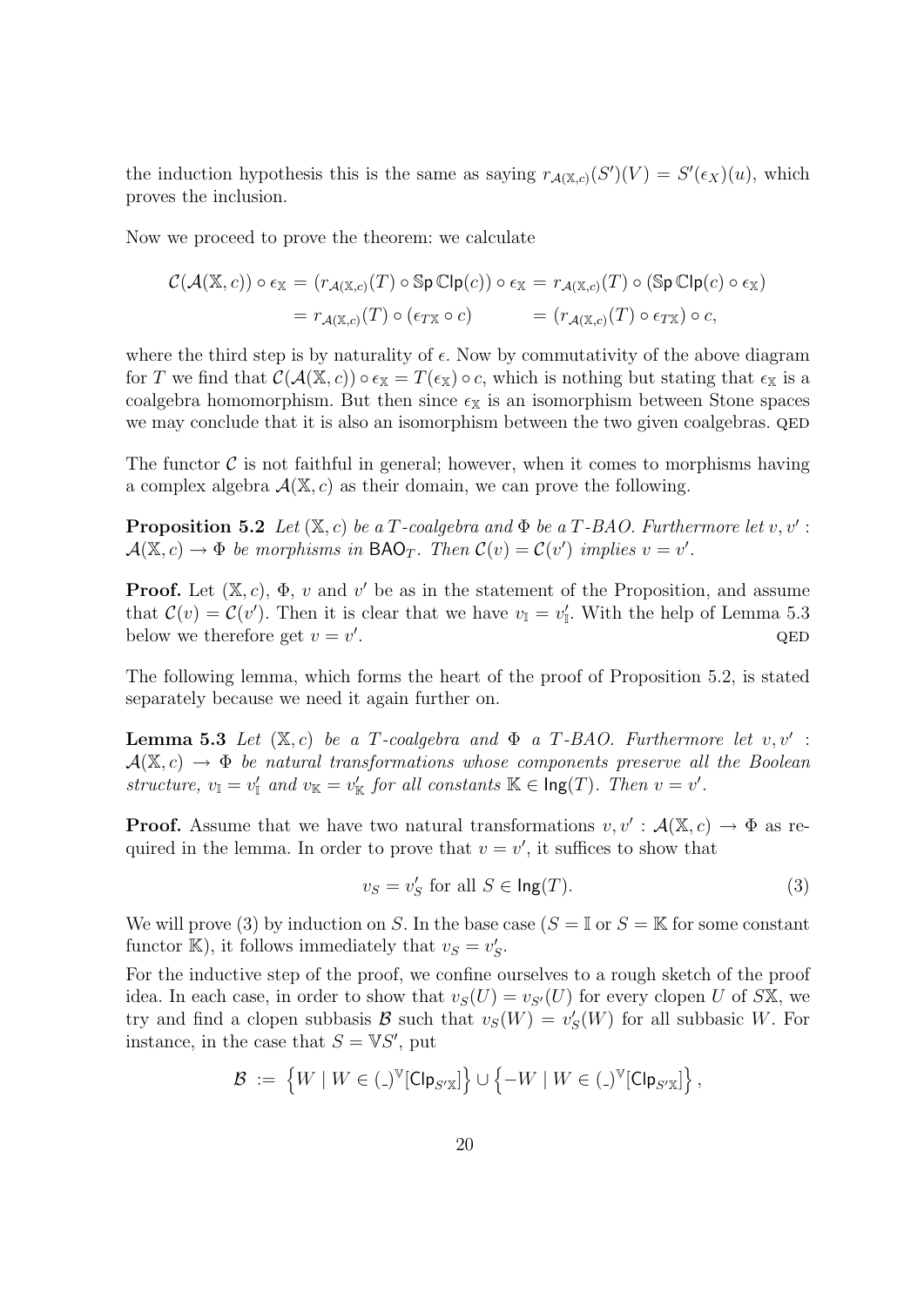and let  $W \in \mathcal{B}$ . Then one can easily check that we have  $v_s(W) = v'_s(W)$  for all  $W \in \mathcal{B}$ and by the fact that  $\beta$  is a clopen subbasis of the Vietoris topology one can use a straightforward argument to show that  $v_s = v'_s$ . <br>  $\begin{aligned} \textbf{QED} \end{aligned}$ 

We are now ready to show that the functors  $C : BAO_T \to Coalg(T)^{op}$  and A : Coalg $(T)$ <sup>op</sup>  $\rightarrow$  BAO<sub>T</sub> form a so-called dual representation. That is, C is right adjoint to A and the unit of the adjunction is an isomorphism. We first define the unit  $\gamma$  and the counit  $\alpha$  of the adjunction. Recall that we proved in Theorem 5.1 that  $\epsilon$  is an isomorphism; for  $r_{\Phi}$  see Definition 4.11 and for  $i_{\Phi(S)}$  Definition 2.4.

**Definition 5.4**  $(\alpha, \gamma)$  For a T-BAO ( $\Phi$ , next) and a  $S \in \text{Ing}(T)$  we define

$$
\alpha_\Phi:\mathcal{AC}(\Phi)\to\Phi
$$

via  $\alpha_{\Phi}(S) := j_{\Phi(S)} \circ \mathbb{C}[\mathsf{p}(r_{\Phi}(S)),$  where  $j_{\Phi(S)}$  denotes the inverse of the isomorphism  $i_{\Phi(S)}: \Phi(S) \to \mathbb{C}\mathsf{ip} \, \mathbb{S}\mathsf{p} \, \Phi(S).$ 

For a T-coalgebra  $(\mathbb{X}, c)$ , we define

$$
\gamma_{(\mathbb{X},c)} : (\mathbb{X},c) \to \mathcal{CA}(\mathbb{X},c) \quad \text{in } \mathsf{Coalg}(T)^{\mathrm{op}}
$$

as the inverse  $\gamma_{(\mathbb{X},c)} : \mathcal{CA}(\mathbb{X},c) \to (\mathbb{X},c)$  of the morphism  $\epsilon_{(\mathbb{X},c)} : (\mathbb{X},c) \to \mathcal{CA}(\mathbb{X},c)$  in  $Coalg(T)$ .

Intuitively, the next theorem establishes a duality between  $\text{Coalg}(T)$  and  $\text{BAO}_T$  in which every coalgebra  $(X, c)$  can be represented in a canonical way by the algebra  $\mathcal{A}(X, c)$ .

**Theorem 5.5** Let T be a VPF. Then  $\mathcal{A}$  : Coalg(T)<sup>op</sup>  $\rightarrow$  BAO<sub>T</sub> is a full embedding and has  $C : \text{BAO}_T \to \text{Coalg}(T)^\text{op}$  as a right adjoint with  $\gamma$  and  $\alpha$  as unit and counit. That is,  $\mathsf{Coalg}(T)^\text{op}$  is (isomorphic to) a full coreflective subcategory of  $\mathsf{BAO}_T$ .

Before we turn to the proof of this theorem, we first show that  $\alpha$  is indeed a morphism of T-BAOs.

**Lemma 5.6** The family of maps  $\alpha_{\Phi}(\cdot) : \mathcal{AC}\Phi \to \Phi$  is a morphism of T-BAOs.

**Proof.** We have to show that  $\alpha_{\Phi}(\cdot)$  is a natural transformation and that  $\alpha_{\Phi}(\cdot)$  fulfils an additional naturality condition with respect to the next-operator.

Concerning the first claim we must prove that for all  $S \stackrel{p}{\rightsquigarrow} S'$  in  $\text{Ing}(T)$  we have

$$
\Phi(p) \circ \alpha_{\Phi(S')} = \alpha_{\Phi(S)} \circ (\_)^p.
$$

It suffices to show, by a case distinction, that this equation holds for paths of length at most one. As all of these proofs boil down to a tedious but straightforward unravelling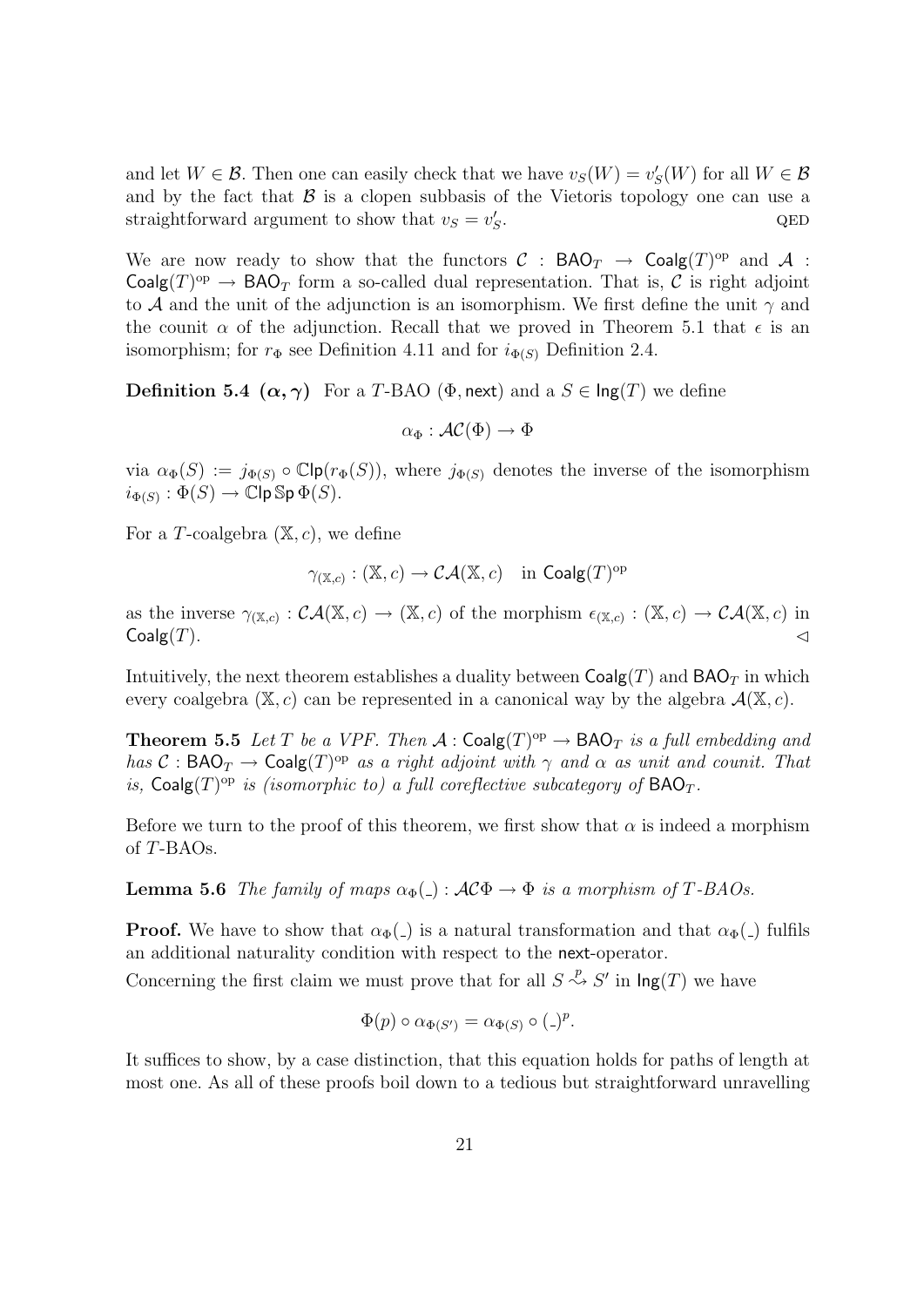of definitions, we confine ourselves to the case that  $p = V$  and  $S = VS_1$ . Take an arbitrary  $U \in \text{Clp}_{S_1 \text{Sp } \Phi(\mathbb{I})}$  and let  $a \in \Phi(S_1)$  be such that  $\mathbb{C}\text{lp}(r_{\Phi}(S_1))(U) = \hat{a}$ . Then

$$
\alpha_{\Phi}(S)((U)^{\mathbb{V}}) = (j_{\Phi(S)} \circ \mathbb{C}[\mathbf{p}(r_{\Phi(S)}))((U)^{\mathbb{V}})
$$
  
\n
$$
= (j_{\Phi(S)} \circ r_{\Phi(S)}^{-1})(\{\beta \subseteq U \mid \beta \subseteq S_1 \text{Sp } \Phi(\mathbb{I}) \text{ closed}\})
$$
  
\n
$$
= j_{\Phi(S)} (\{u \in \text{Sp } \Phi(S) \mid r_{\Phi(S)}(u) \subseteq U\})
$$
  
\n
$$
= j_{\Phi(S)} (\{u \in \text{Sp } \Phi(S) \mid \{r_{\Phi(S_1)}(v) \mid \Phi(\mathbb{V})^{-1}(u) \subseteq v\} \subseteq U\})
$$
  
\n
$$
= j_{\Phi(S)} (\{u \in \text{Sp } \Phi(S) \mid \{v \mid \Phi(\mathbb{V})^{-1}(u) \subseteq v\} \subseteq \text{Clp}(r_{\Phi(S_1)})(U)\})
$$
  
\n
$$
= j_{\Phi(S)} (\{u \in \text{Sp } \Phi(S) \mid \{v \mid \Phi(\mathbb{V})^{-1}(u) \subseteq v\} \subseteq \hat{a}\})
$$
  
\n
$$
= j_{\Phi(S)} (\{u \in \text{Sp } \Phi(S) \mid \Phi(\mathbb{V})^{-1}(u) \subseteq v \Rightarrow a \in v\})
$$
  
\n
$$
= j_{\Phi(S)} (\{u \in \text{Sp } \Phi(S) \mid \Phi(\mathbb{V})(a) \in u\})
$$
  
\n
$$
= \Phi(\mathbb{V})(a)
$$
  
\n
$$
= \Phi(\mathbb{V})(j_{\Phi(S_1)} \circ \text{Clp}(r_{\Phi(S_1)})(U))
$$
  
\n
$$
= (\Phi(\mathbb{V}) \circ \alpha_{\Phi}(S_1)) (U)
$$

and we get  $\alpha_{\Phi}(S) \circ (.)^{\mathbb{V}} = \Phi(\mathbb{V}) \circ \alpha_{\Phi}(S_1)$ , as required.

Now we turn to the second claim. The 'additional naturality condition with respect to the next-operator' is the following: next  $\circ \alpha_{\Phi}(T) = \alpha_{\Phi}(\mathbb{I}) \circ \mathbb{C}[\mathsf{p}(r_{\Phi}(T) \circ \mathbb{S} \mathsf{p} \text{ next})$ . This is easily shown to hold (the second identity being due the naturality of  $j$ ).

$$
\alpha_{\Phi}(\mathbb{I}) \circ \mathbb{C} \mathsf{lp}(r_{\Phi}(T) \circ \mathbb{S} \mathsf{p}(\mathsf{next})) = j_{\Phi(\mathbb{I})} \circ \mathbb{C} \mathsf{lp}(\mathbb{S} \mathsf{p}(\mathsf{next})) \circ \mathbb{C} \mathsf{lp}(r_{\Phi(T)})
$$

$$
= \mathsf{next} \circ j_{\Phi(T)} \circ \mathbb{C} \mathsf{lp}(r_{\Phi}(T))
$$

$$
= \mathsf{next} \circ \alpha_{\Phi}(T).
$$
QED

Proof of Theorem 5.5. For the adjunction it suffices to show ([23], p. 81) that for all  $(\mathbb{X}, c) \in$  Stone and for all  $u : \mathcal{C}(\Phi) \to (\mathbb{X}, c)$  there is a unique  $v : \mathcal{A}(\mathbb{X}, c) \to \Phi$  such that the following diagram in  $Coalg(T)$  commutes:

$$
CA(\mathbb{X}, c) \quad \begin{array}{c} \gamma_{\mathbb{X}} \\ \uparrow & \\ \mathcal{C}(v) \\ \mathcal{C} \Phi \end{array} \quad (\mathbb{X}, c)
$$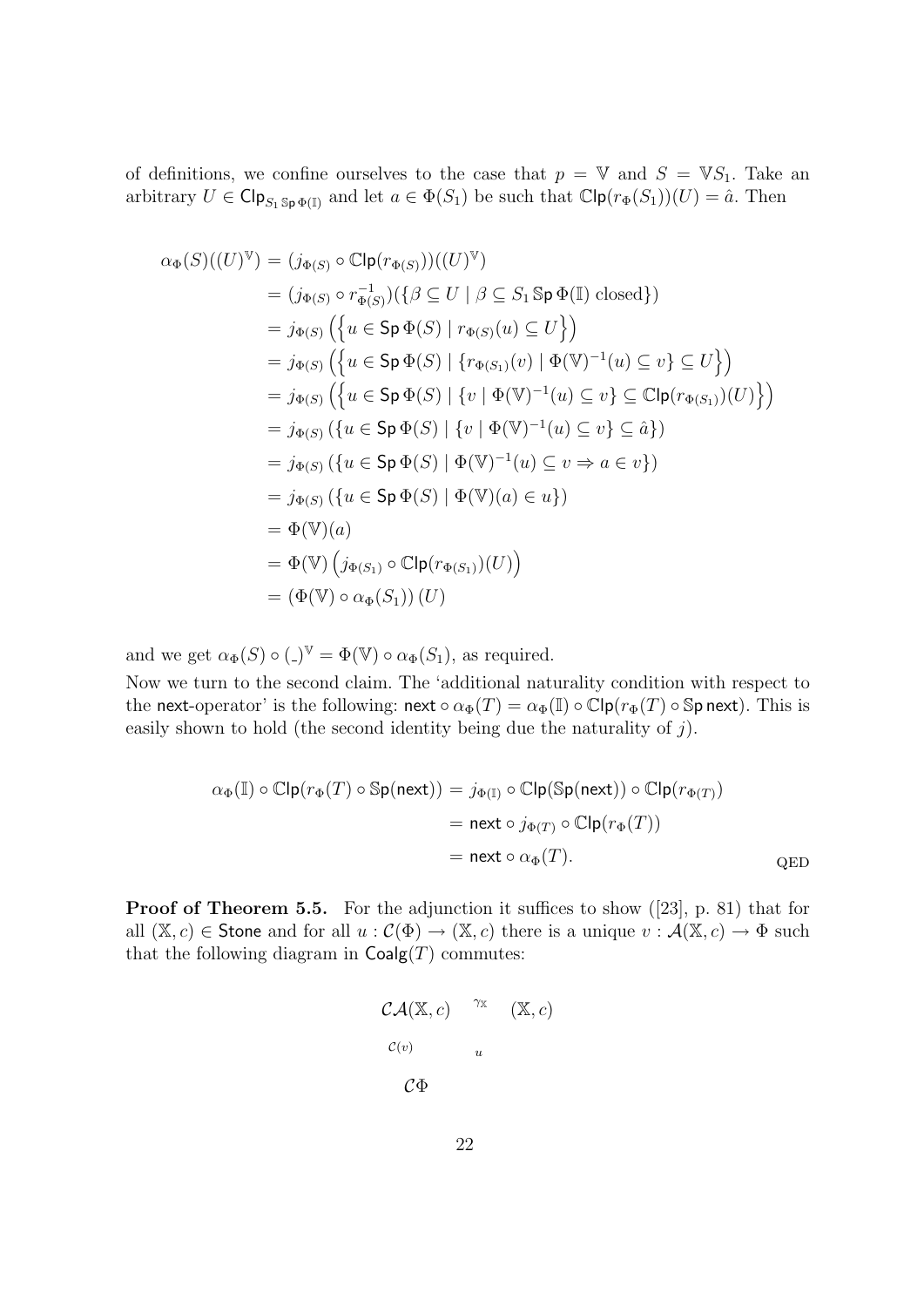Indeed, defining  $v = \alpha_{\Phi} \circ \mathcal{A}(u)$ , we calculate

$$
\gamma_{\mathbb{X}} \circ \mathcal{C}(\alpha_{\Phi} \circ \mathcal{A}(u)) = \gamma_{\mathbb{X}} \circ \mathbb{S} \mathsf{p} (\alpha_{\Phi}(\mathbb{I}) \circ \mathcal{A}(u)(\mathbb{I}))
$$
  
\n
$$
= \gamma_{\mathbb{X}} \circ \mathbb{S} \mathsf{p}(j_{\Phi(\mathbb{I})} \circ r_{\Phi}(\mathbb{I}) \circ \mathbb{C} \mathsf{lp}(u))
$$
  
\n
$$
= \gamma_{\mathbb{X}} \circ \mathbb{S} \mathsf{p}(\mathbb{C} \mathsf{lp}(u)) \circ \mathbb{S} \mathsf{p}(j_{\Phi(\mathbb{I})})
$$
  
\n
$$
= u \circ \gamma_{\mathbb{S} \mathsf{p}(\Phi(\mathbb{I}))} \circ \mathbb{S} \mathsf{p}(j_{\Phi(\mathbb{I})})
$$
  
\n
$$
= u
$$

The last two steps use the fact that  $\mathbb{S}_p$  and  $\mathbb{C}_p$  are adjoint with (co)units j and  $\gamma$ , see Definitions 2.4 and 5.4. Uniqueness of  $v$  is Proposition 5.2. To conclude the proof, recall that a left-adjoint is full and faithful iff the unit is an isomorphism ([23], p. 88). Hence  $A$  is full and faithful by Theorem 5.1.  $QED$ 

We now turn to a characterisation of the largest subcategory of  $BAO<sub>T</sub>$  on which the adjunction from Theorem 5.5 restricts to a dual equivalence. The reader might have noticed already that our adjunction is not a dual equivalence since the definition of T-BAOs does not force a T-BAO  $\Phi$  to respect T-structure. For example, if  $S_1 \times S_2$  is an ingredient of T then it may well be that  $\Phi(S_1 \times S_2) \neq \Phi(S_1) + \Phi(S_2)$ .

**Definition 5.7** Let S be a functor **Stone**  $\rightarrow$  **Stone**. Then

$$
\hat{S}:=\mathbb{C}\mathsf{lp}\circ S\circ\mathbb{S}\mathsf{p}\,.
$$

defines a corresponding functor  $\hat{S}$  on the category BA.

The following definition introduces exact T-BAOs, that is, those T-BAOs which do respect T-structure.

Definition 5.8 (Exact T-BAO) A T-BAO  $\Phi$  is called *exact* if there is a family of isomorphisms

 $\tau_S : \hat{S}(\Phi(\mathbb{I})) \to \Phi(S)$ 

with the following properties:

- $\tau : (\hat{C})(\Phi(\mathbb{I})) \to \Phi$  is a natural transformation, where  $(\hat{C})(\Phi(\mathbb{I})) : \text{Ing}(T)^{\text{op}} \to \text{BA}_{\wedge}$  is defined on objects as in Definition 5.7 and on paths  $p : S_1 \stackrel{p}{\leftrightarrow} S_2$  as  $(.)^p$  in Definition 4.8 (with  $X$  here being  $\Phi(\mathbb{I})$ ).
- $\tau_{\mathbb{I}} = j_{\Phi(\mathbb{I})}$ , where again  $j_{\Phi(\mathbb{I})}$  denotes the inverse of the isomorphism  $i_{\Phi(\mathbb{I})} : \Phi(\mathbb{I}) \to$  $\mathbb{C}$ lp  $\mathbb{S}$ p  $\Phi(\mathbb{I})$
- $\tau_{\mathbb{K}} = \text{id}_{\text{Clp}_{\mathbb{K}}}$  for every constant  $\mathbb{K} \in \text{Ing}(T)$ .

 $\mathsf{BAO}_{T}^{e}$  is the full subcategory of  $\mathsf{BAO}_{T}$  consisting of the exact T-BAOs.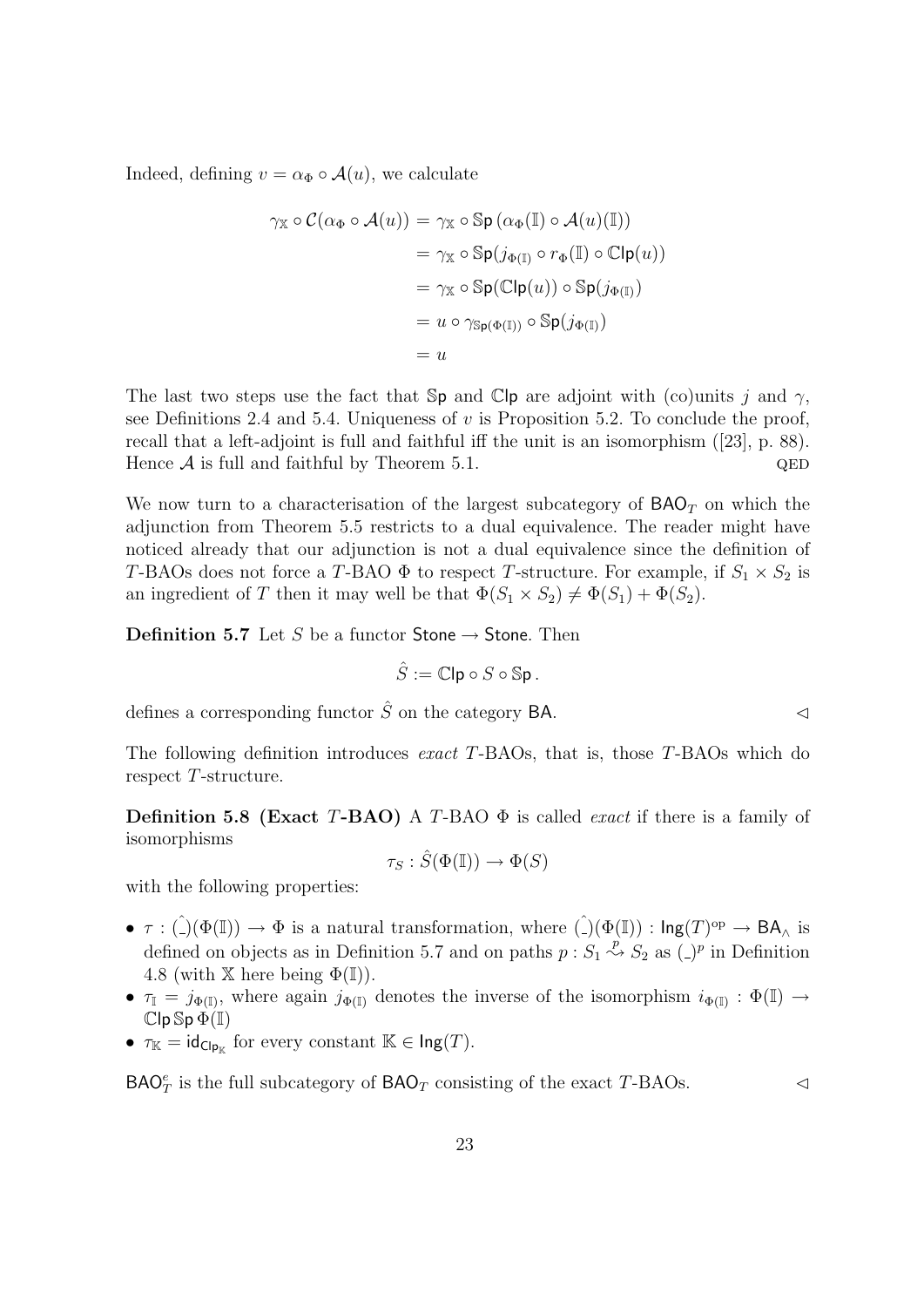**Remark 5.9** In terms of Remark 4.5, as noted by a referee, the exact  $T$ -BAOs are those that are freely generated by  $\Phi(I)$ . Indeed, comparing, on the one hand, the definition of T-BAOs via operations and equations (Remark 4.5) and, on the other hand, the definition of the dual functors  $S^{\partial}$  by generators and relations (Remark 4.15), we see that a T-BAO  $\Phi$  is freely generated by  $\Phi(\mathbb{I})$  iff  $\Phi(S) \cong S^{\partial}(\Phi(\mathbb{I}))$ . It remains to notice  $S^{\partial} \cong \hat{S}$ .

We will now see that exact T-BAOs are precisely those  $T$ -BAOs  $\Phi$  for which the component  $\alpha_{\Phi}$  of the counit of the adjunction is an isomorphism.

**Theorem 5.10** Let T be a VPF. The category  $\mathsf{BAO}_T^e$  is the largest subcategory of  $\mathsf{BAO}_T$ on which the adjunction of Theorem 5.5 restricts to a dual equivalence to  $Coalg(T)$ .

**Proof.** Let B be the largest subcategory of  $BAO<sub>T</sub>$  on which the adjunction  $A \dashv C$ restricts to an equivalence. Then for any  $\Phi \in \mathcal{B}$  the map  $\alpha_{\Phi}: \mathcal{AC}\Phi \to \Phi$  consists of a family of isomorphisms going from  $\mathcal{AC}\Phi(S) = \hat{S}(\Phi)(\mathbb{I})$  to  $\Phi(S)$ . Therefore we can define a family of isomorphisms  $\tau_S : \tilde{S}(\Phi)(\mathbb{I}) \to \Phi(S)$  by letting  $\tau = \alpha_{\Phi}$ . It is straightforward to check that this family satisfies the conditions in Definition 5.8. Hence  $\Phi \in \mathsf{BAO}_T^e$ .

Now let  $\Phi \in \text{BAO}_{T}^{e}$ . We have to show that the counit  $\alpha_{\Phi}$  is an isomorphism. As  $\Phi \in \mathsf{BAO}_{T}^e$  there is a family of isomorphisms

$$
\tau_S: (\mathcal{AC}\Phi)(S) \to \Phi(S).
$$

which is natural in S and for which we have  $\tau_{\mathbb{I}} = j_{\Phi(\mathbb{I})} = \alpha_{\Phi}(\mathbb{I})$  and  $\tau_{\mathbb{K}} = id_{\mathsf{Cip}_{\mathbb{K}}} = \alpha_{\Phi}(\mathbb{K})$ for all constants  $\mathbb{K} \in \text{Ing}(T)$ . Using Lemma 5.3 one can therefore show that  $\tau_s = \alpha_s$ for all  $S \in \text{Ing}(T)$ . But this means in particular that  $\alpha_{\Phi}$  is an isomorphism. QED

We now show that the final object in  $Coalg(T)$  is obtained as the dual of the initial object in  $BAO_T$ . This is a direct consequence of Theorem 5.5 and a special case of the more general fact that the right adjoint  $C$  preserves colimits of diagrams that take values in the A-image of  $Coalg(T)^{op}$ .

**Theorem 5.11** Let T be a VPF and  $\mathcal{L}_T$  be the initial object in  $\mathsf{BAO}_T$ . Then  $\mathcal{CL}_T$  is final in  $Coalg(T)$ .

**Proof.** We prove the theorem by showing that  $\alpha_{\mathcal{L}_T}$  is an isomorphism, i.e.  $\mathcal{L}_T \in \mathsf{BAO}_T^e$ . Finality of  $\mathcal{CL}_T$  follows then immediately from the duality between  $\mathsf{Coalg}(T)$  and  $\mathsf{BAO}_T^e$ .

Since  $\mathcal{L}_T$  is initial there is a morphism  $m: \mathcal{L}_T \to \mathcal{ALL}_T$ . Since  $id_{\mathcal{L}_T}$  is the unique morphism  $\mathcal{L}_T \to \mathcal{L}_T$  it follows that  $\alpha_{\mathcal{L}_T} \circ m = id_{\mathcal{L}_T}$ . We want to show that  $m \circ \alpha_{\mathcal{L}_T}$ :  $\mathcal{ALL}_T \to \mathcal{ALL}_T$  is in fact the identity on  $\mathcal{ALL}_T$ . Since A is full (cf. Theorem 5.5) there is  $f: \mathcal{CL}_T \to \mathcal{CL}_T$  in  $\mathsf{Coalg}(T)$  such that  $\mathcal{A}(f) = m \circ \alpha_{\mathcal{L}_T}$ . We obtain  $\alpha_{\mathcal{L}_T} \circ \mathcal{A}(f) =$  $\alpha_{\mathcal{L}_T} \circ m \circ \alpha_{\mathcal{L}_T} = \alpha_{\mathcal{L}_T} \circ \mathcal{A}(id_{\mathcal{CL}_T})$  and the universal property of the coreflection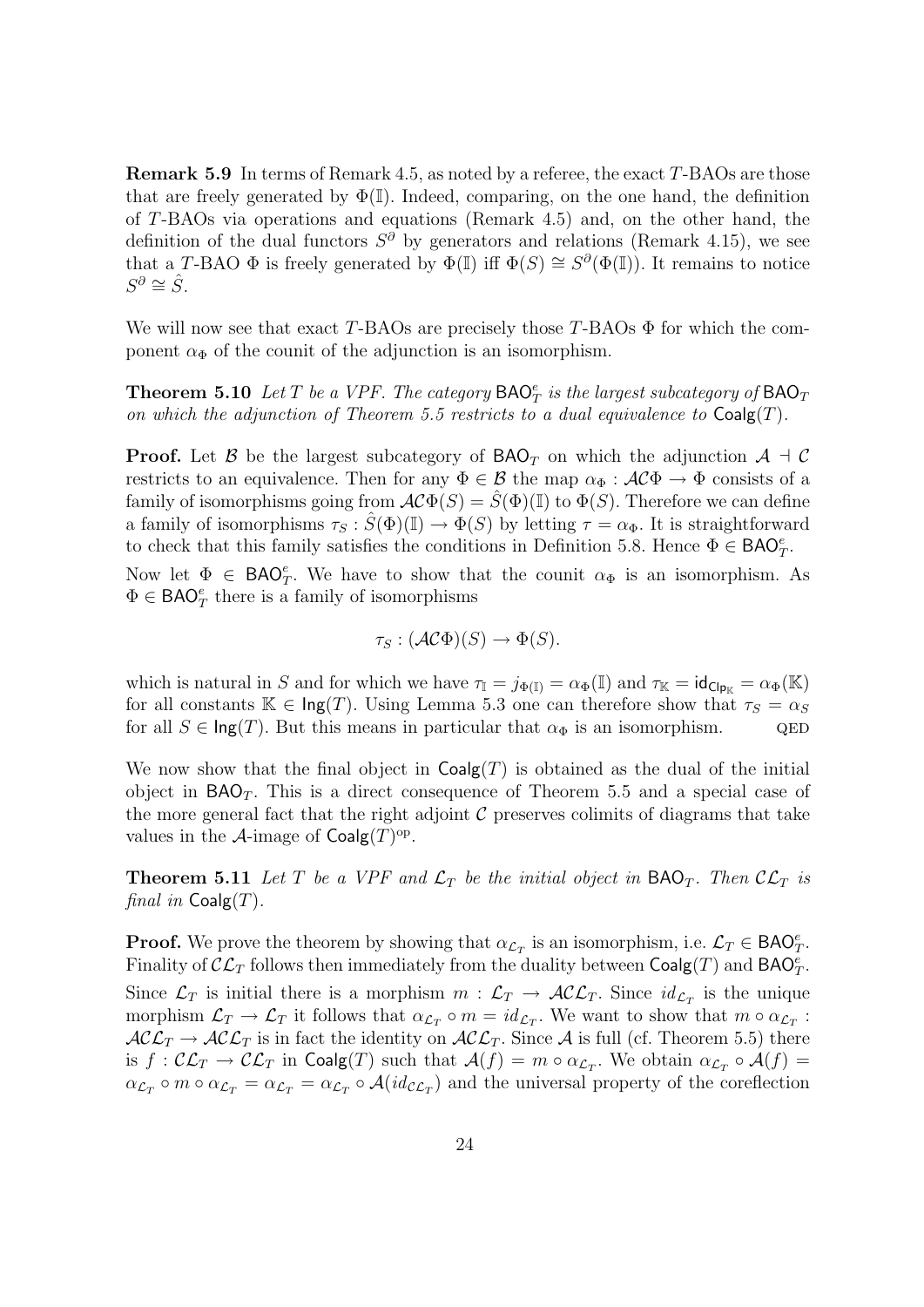tells us that  $f = id_{\mathcal{CL}_T}$ , hence,  $id_{\mathcal{AL}_T} = m \circ \alpha_{\mathcal{L}_T}$  and  $\alpha_{\mathcal{L}_T}$  is iso. QED

Remark 5.12 (Completeness of Many-Sorted Coalgebraic Modal Logic) We can now use the standard Stone duality approach to prove soundness and completeness of Jacobs's logic  $MSML_T$  (Remark 4.6) with respect to the coalgebraic semantics. Soundness is immediate. To show completeness, assume that  $\not\vdash \varphi$  in  $\mathcal{L}$ , i.e.  $\varphi \neq \top$  in the initial T-BAO  $\mathcal{L}_T$ , i.e.  $\mathcal{L}_T \not\models \varphi = \top$ . Since  $\mathcal{L}_T \cong \mathcal{AC}(\mathcal{L}_T)$  by the theorem, it follows from  $\mathcal{C}(\mathcal{L}_T) \models \varphi \Leftrightarrow \mathcal{AC}(\mathcal{L}_T) \models \varphi = \top$  (Remark 4.10) that  $\mathcal{C}(\mathcal{L}_T) \not\models \varphi$ .

To conclude this remark, let us note that completeness w.r.t. set coalgebras as in Jacobs [17] is an immediate consequence of completeness w.r.t. Stone coalgebras, since every Stone coalgebra is a set coalgebra (for example, V-coalgebras are also P-coalgebras). Moreover, for Stone coalgebras, as a further consequence of Stone duality, we also get an expressiveness result: If two states of two Stone coalgebras are not bisimilar then they can be separated by some formula.

Remark 5.13 In [17], Jacobs states a similar final coalgebra theorem for set-based Kripke polynomial functors. Unfortunately, there is a defect in his proof. The problem involves his functor  $C_J : \mathsf{BAO}_{T_J} \to \mathsf{Coalg}(T_J)^{\mathrm{op}}$ . Note that Jacobs's functor  $T_J$  is the set-based analogue of our T. (To obtain  $T<sub>J</sub>$  from ours, simply replace all occurrences of the Vietoris functor with the power set functor  $P$ , and interpret all polynomial functors occurring in T in the standard way.) Thus Jacobs studies the relation between  $T_J$ -BAOs and set-based  $T_J$ -coalgebras. However, as mentioned already, on the algebraic side, we may identify  $T_J$ -BAOs with T-BAOs. Thus we may compare Jacobs's way of relating  $\mathsf{BAO}_T$  with the Set-based  $\mathsf{Coalg}(T_J)$  to our way of relating  $\mathsf{BAO}_T$  to the Stone-based  $Coalg(T)$ .

Jacobs assigns a modal logic  $MSML_T$  to each Kripke polynomial functor (Remark 4.6) and he proves that the coalgebras for these functors form a sound and complete semantics for these logics. In order to obtain the final coalgebra for a so-called *finite* KPF  $T$ , that is, a KPF that may only contain the finite-power set functor, he maps the Lindenbaum-Tarski algebra  $\mathcal{L}_T$  to its corresponding coalgebra  $\mathcal{C}_J(\mathcal{L}_T)$ , using the abovementioned functor  $C_J$ . This construction works when  $C_J$  maps T-BAOs to T-coalgebras. This is, however, only the case for functors  $T$  not containing the finite power set functor  $\mathcal{P}_{\omega}$  (since a  $(\mathcal{P}_{\omega}I)$ -BAO is mapped to a  $\mathcal{P}_{\omega}$ -coalgebra and not to a  $\mathcal{P}_{\omega}$ -coalgebra).

This means that Jacobs's construction of final objects in  $\text{Coalg}(T)$  works only for Kripke polynomial functors that do not contain the power set functor or its finitary version. Moving from the category of sets to Stone enables us to repair this defect.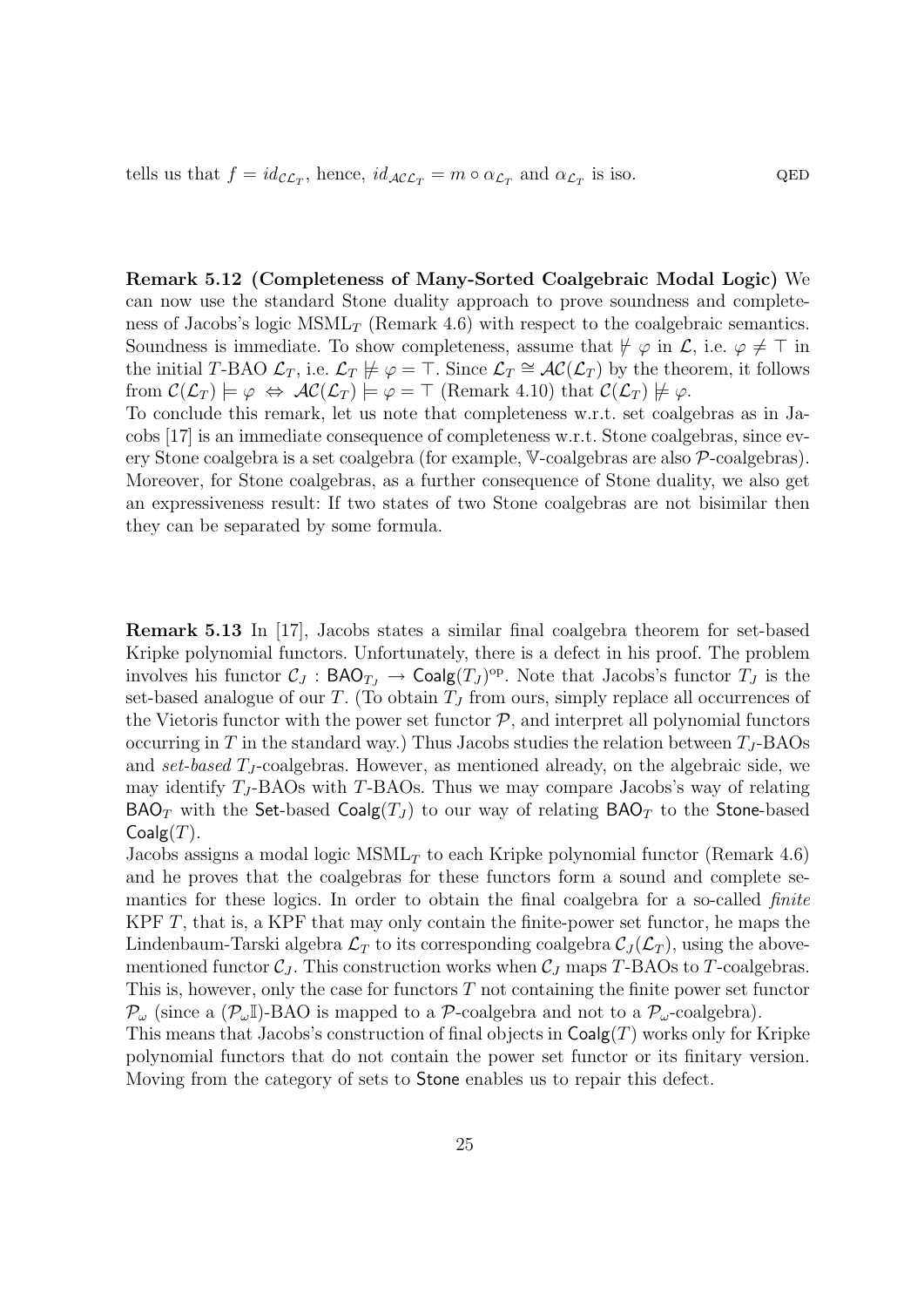#### 6 Conclusions

What we have done so far can be viewed from various perspectives. Here we summarise some of these, indicating possible future research directions.

Stone Coalgebras and Modal Logic Research on the relation between coalgebras and modal logic started with Moss [25] although earlier work, e.g. by Rutten [29] already showed that Kripke frames and models are instances of coalgebras. [20,19] showed that modal logic for coalgebras dualises equational logic for algebras, the idea being that equations describe quotients of free algebras and modal formulae describe subsets of final (or cofree) coalgebras. Another account of the duality has been given in [22] where it was shown that modalities dualise algebraic operations. But whereas, usually, any quotient of a free algebra can be defined by a set of ordinary equations, one needs infinitary modal formulae to define all subsets of a final coalgebra. As a consequence, while we have a satisfactory description of the coalgebraic semantics of infinitary modal logics, we do not completely understand the relationship between coalgebras and finitary modal logic. The results in this paper show that Stone coalgebras provide a natural and adequate semantics for finitary modal logics, but there is ample room for clarification here.

Another approach to a coalgebraic semantics for finitary modal logics was given in [21]. There, the idea is to modify coalgebra morphisms in such a way that they capture not bisimulation but only bisimulation up to rank  $\omega$ . Since finitary modal logics capture precisely bisimulation up to rank  $\omega$ , the resulting category  $\mathsf{Beh}_{\omega}$  provides a convenient framework to study the coalgebraic semantics of finitary modal logic. So an important next step is to understand the relation between both approaches.

Stone Coalgebras as Systems We investigated coalgebras over Stone spaces as models for modal logic. But what is the significance of Stone-coalgebras from the point of view of systems (that is, coalgebras over Set, cf. Rutten [30])? What is the relationship between Set-coalgebras and Stone-coalgebras? An interesting observation is here that their notions of behavioural equivalence coincide. Recall that two elements of two coalgebras are behaviourally equivalent iff they can be identified by some coalgebra morphisms. Since Stone-coalgebra morphisms have to be continuous, we expect that fewer states are identified under Stone-behavioural equivalence than under Set-behavioural equivalence. But the following holds.

Consider a Vietoris polynomial functor  $T :$  Stone  $\rightarrow$  Stone and its corresponding (Kripke polynomial) functor  $\tilde{T}$ : Set  $\to$  Set. There is an obvious functor  $F$ : Coalg $(T) \to$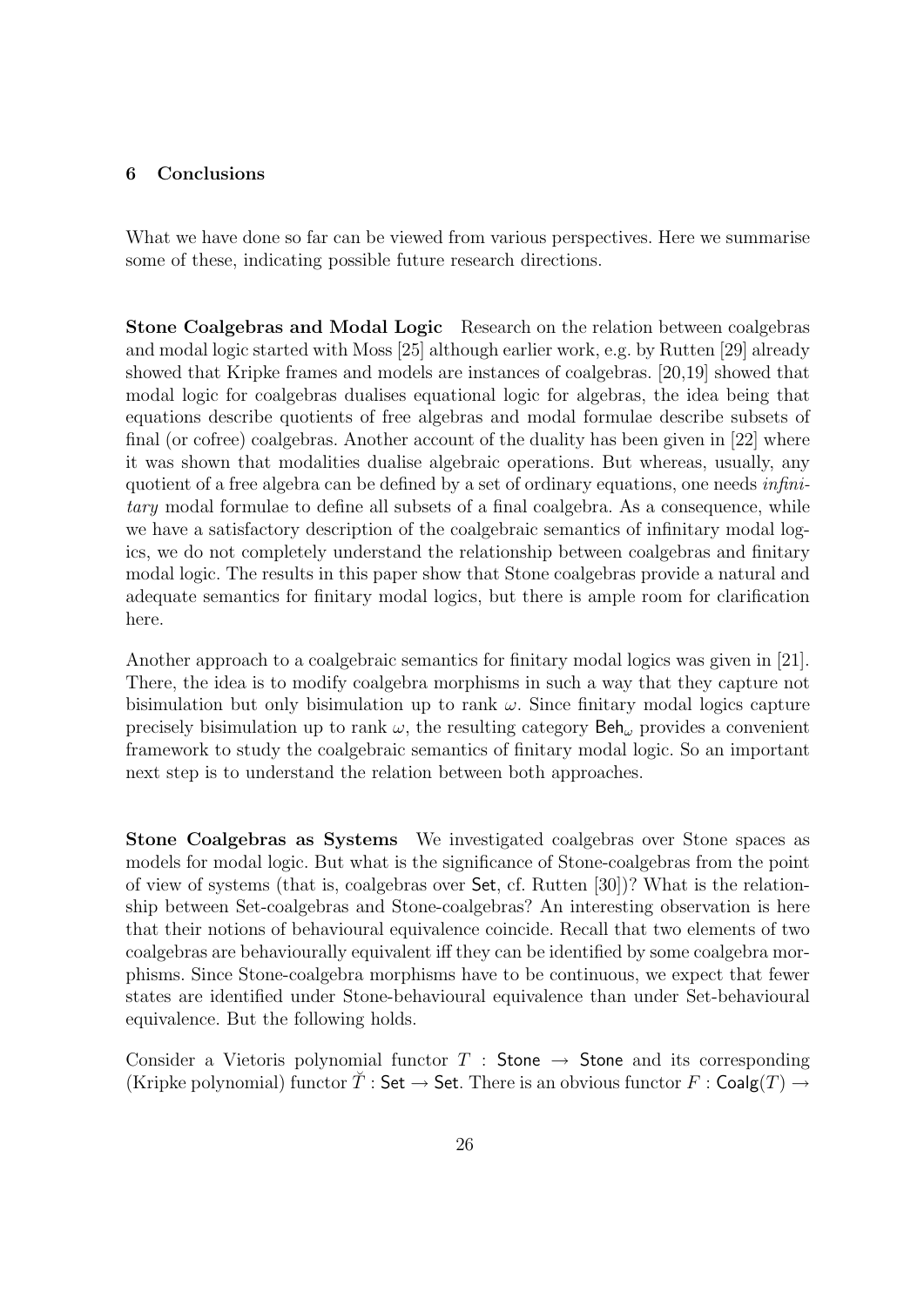Coalg(T). Now let  $(X_1, c_1)$ ,  $(X_2, c_2)$  be two T-coalgebras and  $x_1, x_2$  be two elements in  $\mathbb{X}_1, \mathbb{X}_2$ , respectively. Then  $((\mathbb{X}_1, c_1), x_1)$  and  $((\mathbb{X}_2, c_2), x_2)$  are behaviourally equivalent iff  $(F(\mathbb{X}_1, c_1), x_1)$  and  $(F(\mathbb{X}_2, c_2), x_2)$  are behavioural equivalent. — Proof: 'only if' is immediate. The converse follows from the fact that the final T-coalgebra appears as the  $\omega$ -limit of the terminal sequence (see Worrell [34]) of T.

Generalising Stone Coalgebras Coalgebras over Stone spaces can be generalised in different ways. We have seen that replacing the topologies by represented Boolean algebras leads to general frames. But it will also be of interest to consider other topological spaces as base categories.

From the point of view of modal logic, it will be interesting to investigate the Vietoris functors on other base categories. For example, Palmigiano [26] shows that the Vietoris functor can be defined on Priestley spaces, leading to an adequate semantics for positive modal logic.

From the point of view of the theory of coalgebras, the value of the move from Set to Stone as a base category can be explained as follows. For a functor on Set the notion of behavioural equivalence is, in general, characterised by the whole terminal sequence running through all ordinals. But often, one is interested only in finitary approximations. In the examples considered in this paper, the move from a functor on Set to its version on Stone has the consequence that the final coalgebra is the limit of the finitary approximants of the terminal sequence (and, therefore, behavioural equivalence is completely characterised by the finitary approximants of the terminal sequence). We expect that this idea of topologising a functor  $T$  in order to tailor the behaviour of T-coalgebras to meet a specific notion of observable behaviour will have further applications to universal coalgebra.

Coalgebras and Duality Theory Whereas many, or most, common dualities are induced by a schizophrenic object (see Johnstone [18], Section VI.4.1), the duality of modal algebras and descriptive general frames is not. To see why this is so, write K : MA  $\rightarrow$  DGF, L : DGF  $\rightarrow$  MA for the contravariant functors witnessing the duality and suppose, for a contradiction that there is a schizophrenic object  $S$ . That is, assume that  $\mathsf{MA}(\mathbb{A}, S) \cong UK(\mathbb{A})$  where U denotes the forgetful functor  $\mathsf{DGF} \to \mathsf{Set}$ . Then Set $(1, U\mathbb{G}) \cong U\mathbb{G} \cong UKL\mathbb{G} \cong \mathsf{MA}(L\mathbb{G}, S) \cong \mathsf{DGF}(KS, KL\mathbb{G}) \cong \mathsf{DGF}(KS, \mathbb{G}),$ showing that  $KS$  is a free object over one generator in DGF. But since DGF-morphisms are also bisimulations it is not hard to see that such an object cannot exist.

On the other hand, this duality is an instance of the duality  $\mathsf{Alg}(T^{\text{op}}) \cong \mathsf{Coalg}(T)^{\text{op}}$ of algebras and coalgebras, with the Vietoris functor  $\nabla$  as the functor T. It seems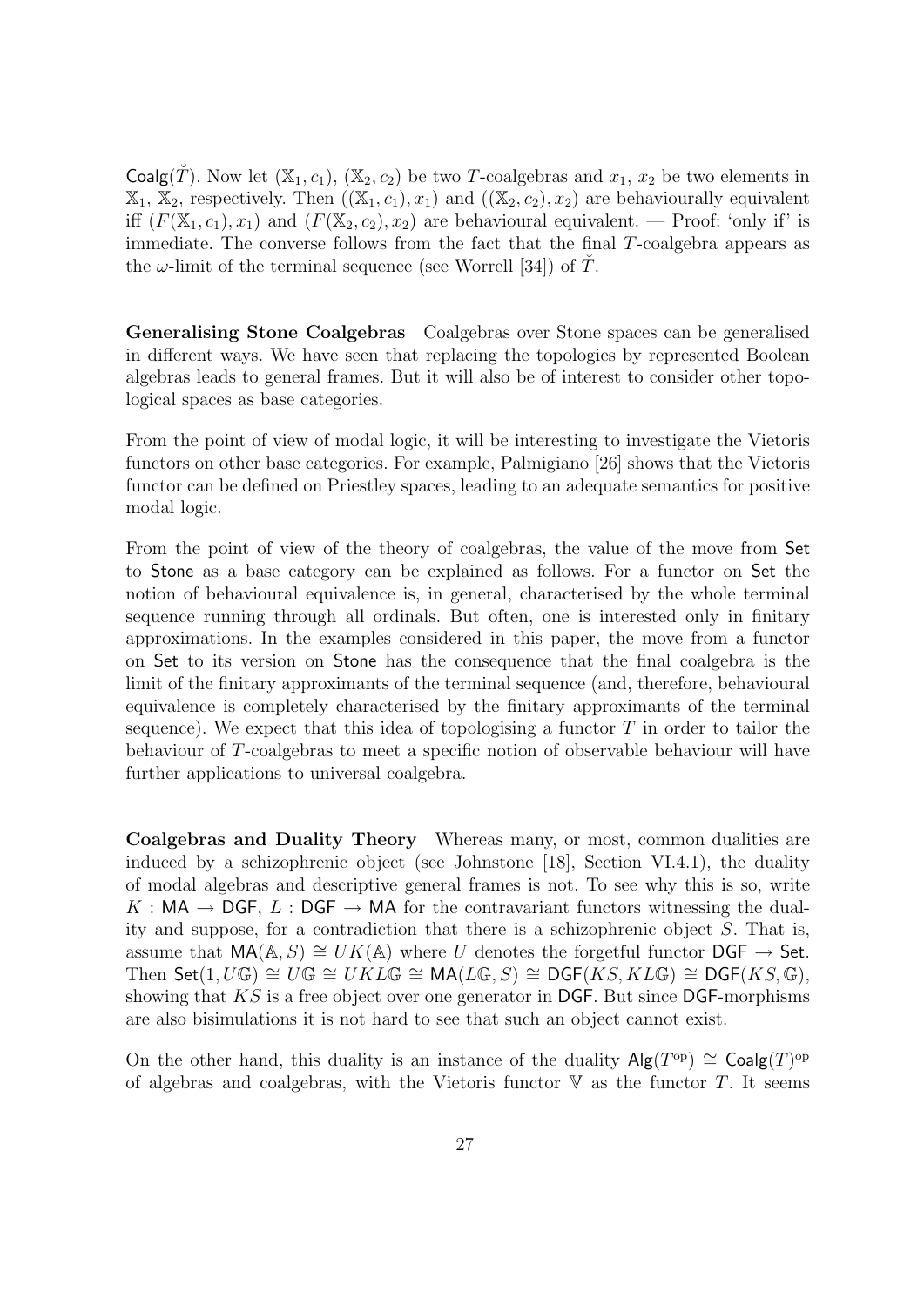therefore of interest to explore which dualities are instances of the algebra/coalgebra duality. As a first step in this direction, Palmigiano [26] shows that the duality between positive modal algebras and  $\mathsf{K}^+$ -spaces can be described in a similar way as in Section 3 (although the technical details are substantially more complicated).

### References

- [1] S. Abramsky. A Cook's Tour of the Finitary Non-Well-Founded Sets. Invited Lecture at BCTCS 1988.
- [2] S. Abramsky. A domain equation for bisimulation. Information and Computation, 92(2):161–218, 1991.
- [3] S. Abramsky. Domain theory in logical form. Annals of Pure and Applied Logic, 51:1–77, 1991.
- [4] S. Abramsky and A. Jung. Domain theory. In S. Abramsky, D. Gabbay, and T. S. E. Maibaum, editors, Handbook of Logic in Computer Science Volume 3, pages 1–168. Oxford University Press, 1994.
- [5] F. Alessi, P. Baldan, and F. Honsell. Partializing Stone Spaces Using SFP Domains (extended abstract). In M. Bidoit et al, editor,  $CAMP$  '97, volume 1158 of LNCS, pages 478–489. Springer, 1997.
- [6] A. Baltag. A logic for coalgebraic simulation. In H. Reichel, editor, Coalgebraic Methods in Computer Science (CMCS'00), volume 33 of ENTCS, 2000.
- [7] F. Bartels, A. Sokolova, and E. de Vink. A hierarchy of probabilistic system types. In H.P. Gumm, editor, Coalgebraic Methods in Computer Science (CMCS'03), volume 86.1 of ENTCS, 2003.
- [8] P. Blackburn, M. de Rijke, and Y. Venema. *Modal Logic*. Cambridge University Press, 2001.
- [9] C. Cˆırstea. On specification logics for algebra-coalgebra structures: Reconciling reachability and observability. In M. Nielsen, editor, Proceedings of FoSSaCS 2002, volume 2303 of LNCS, pages 82–97. Springer, 2002.
- [10] B. Davey and J. Galati. A coalgebraic view of Heyting duality. Studia Logica, 75:259–270, 2003.
- [11] J. de Bakker and E. de Vink. Control Flow Semantics. MIT Press, 1996.
- [12] R. Engelking. General Topology. Heldermann Verlag, 1989.
- [13] L.L. Esakia. Topological Kripke models. Soviet Mathematics Doklady, 15:147–151, 1974.
- [14] M. Gehrke. The order structure of stone spaces and the  $T_d$ -separation axiom. Zeitschrift für Mathematische Logik und Grundlagen der Mathematik, 37:5–15, 1991.
- [15] R. Goldblatt. A calculus of terms for coalgebras of polynomial functors. In A. Corradini, M. Lenisa, and U. Montanari, editors, Coalgebraic Methods in Computer Science  $(CMCS'01)$ , volume 44 of  $ENTCS$ , 2001.
- [16] R. Goldblatt. Metamathematics of modal logic I. Reports on Mathematical Logic, 6:41–78, 1976.